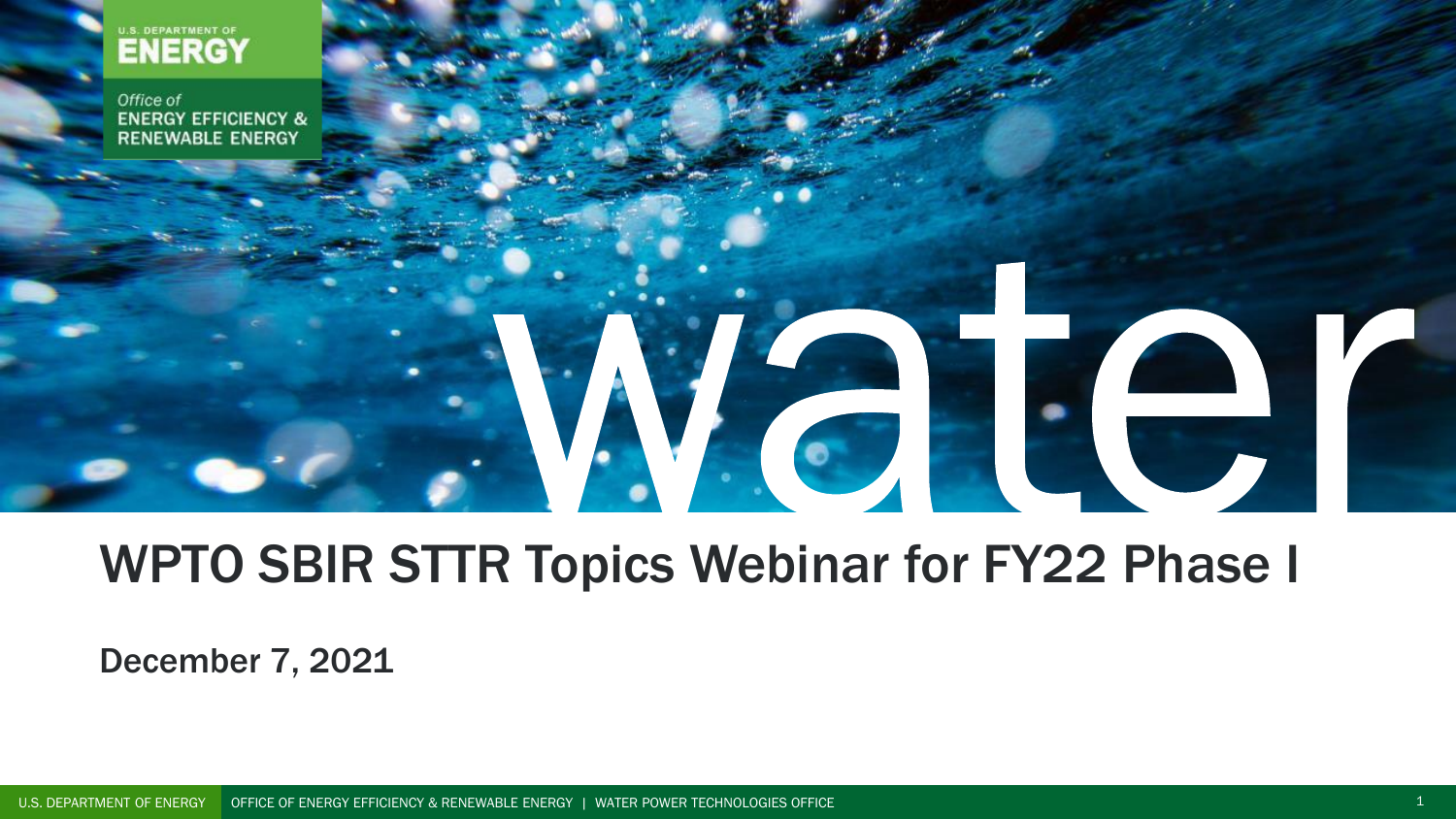## Webinar Logistics

- This webinar is being recorded and will be publicly posted.
- Attendees' microphones are muted and attendees are not visible on video.
- Questions are encouraged throughout the presentation.
- To ask questions:
	- Submit question into the chat box, ensuring that you are sending the question to "Everyone"
- If you have technical issues, try calling into the webinar via phone.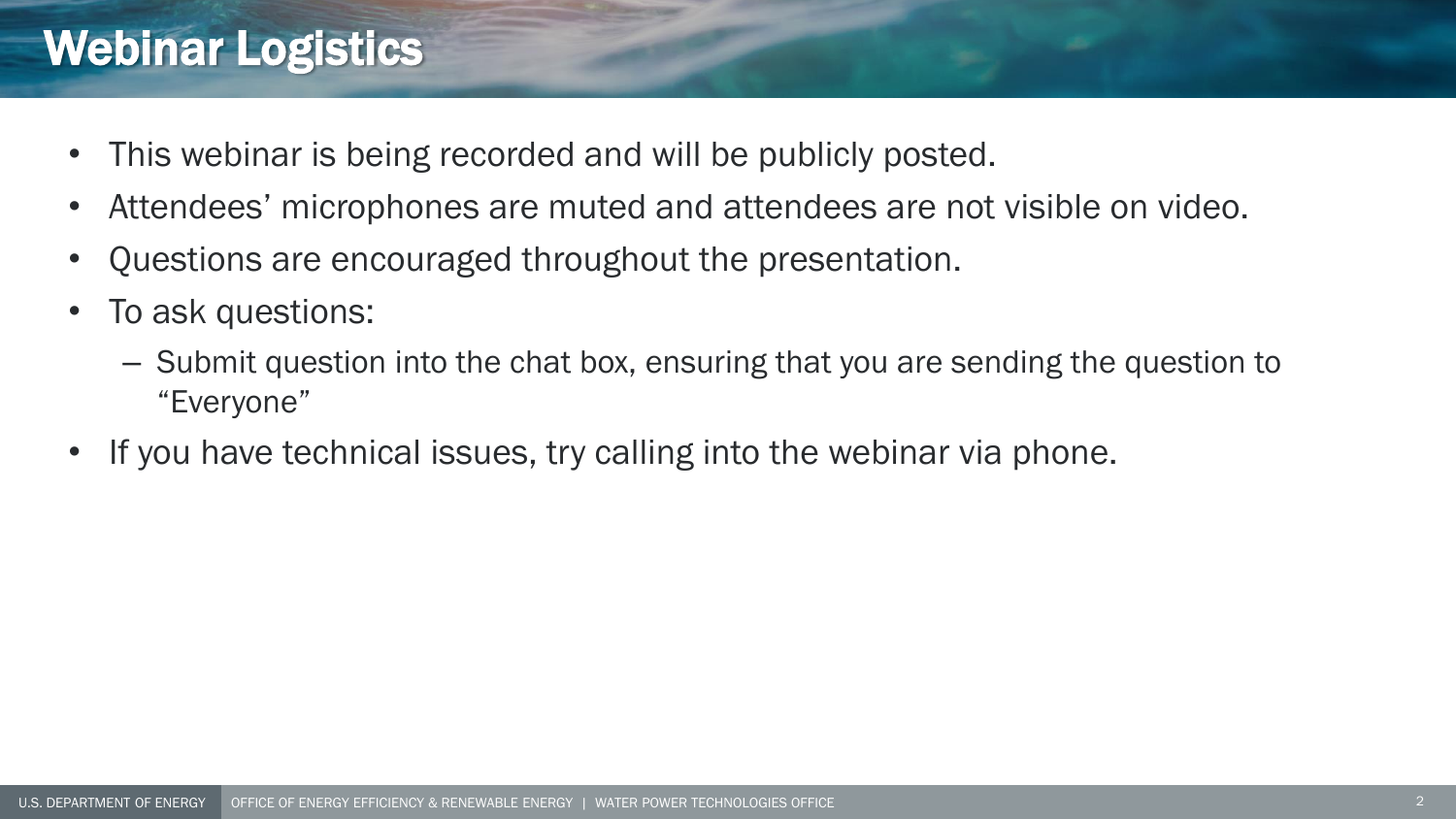## Agenda

- Remarks from EERE's Water Power Technologies Office (WPTO) Leadership
- Applying for SBIR/STTR Support
- FY 22 WPTO Phase I SBIR/STTR topics overview
	- EERE Joint Topic: Community-Driven Solutions for a Just and Equitable Energy Transition (Topic 7b and 7d)
	- WPTO, WETO, AMO Joint Topic: Development of Cost Effective Wet-Mateable Connector Technologies (Topic 11a)
	- Cost Saving Innovations for Water Conveyance Systems for Powering Non-Powered Dams (Topic 18a)
	- Innovative Hydropower Technologies for Low Head (Less Than 30-ft.) (Topic 18b)
	- Innovations Accelerating Pumped Storage Hydropower Deployment (Topic 18c)
	- Co-Development of Marine Energy Technologies with End User Partners (CMET) (Topic 18d)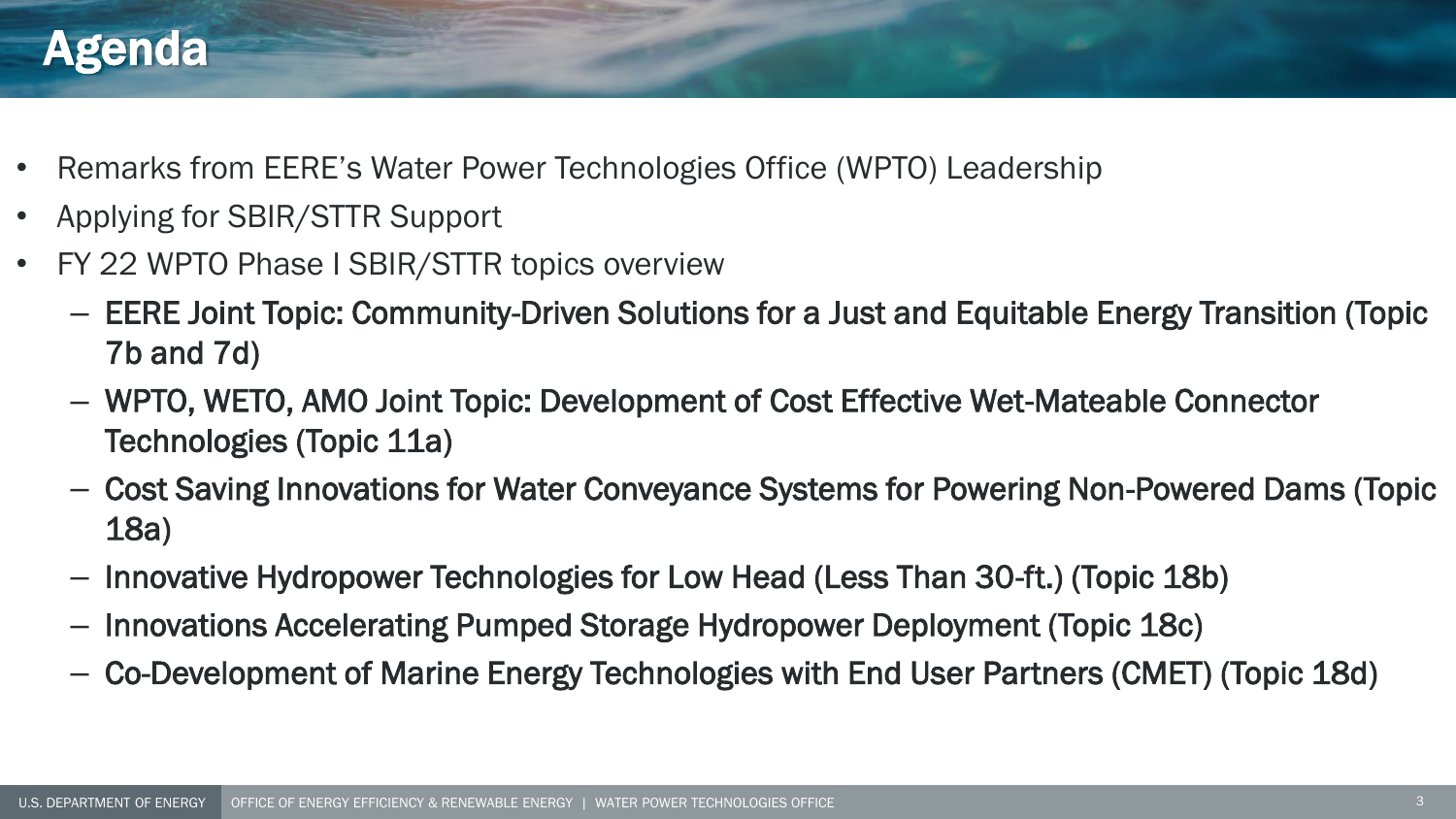## A Word from Water Power Technologies Office Leadership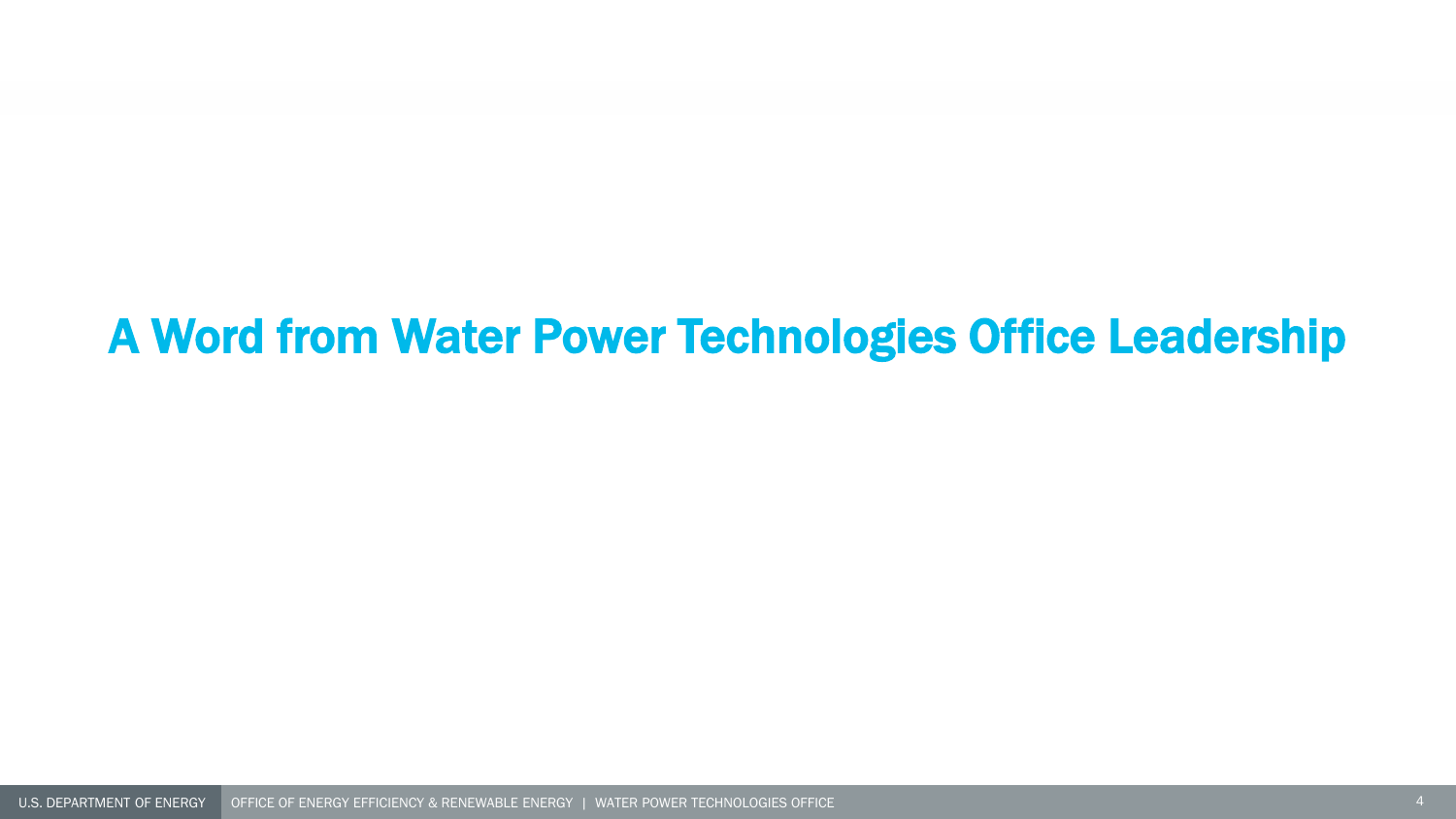## Key Dates

- Funding Opportunity Announcement Issued: Monday, December 13, 2021
- Funding Opportunity Webinar, December 17, 2021
- Letter of Intent Due Date: Monday, January 03, 2022
- Application Due Date: Monday, February 22, 2022
- Award Notification Date: Monday, May 16, 2021\*
- Start of Grant: Monday, June 27, 2022\*
- \* Subject to change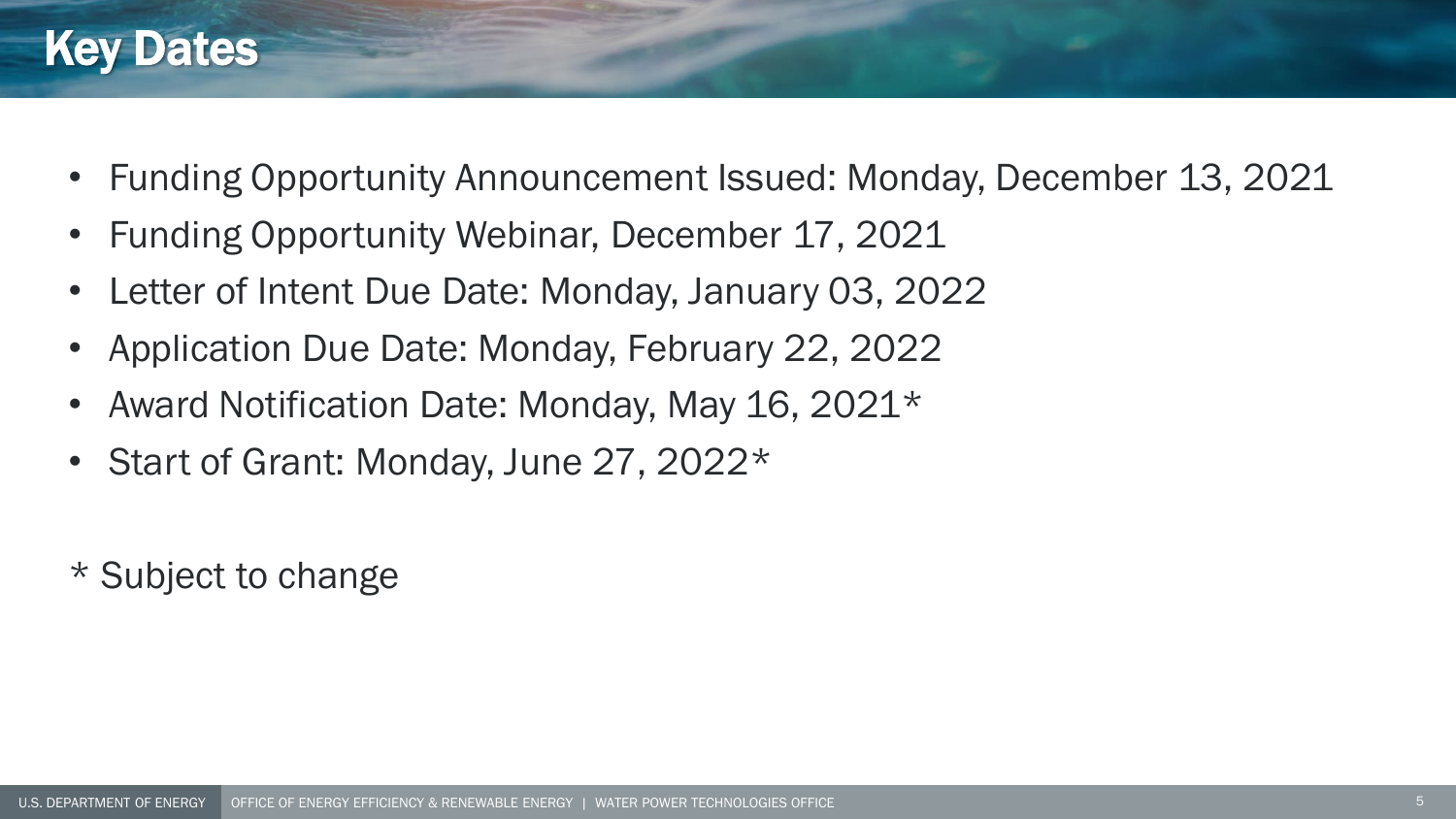## DOE SBIR/STTR Phase 0 Assistance Program

- For first time DOE SBIR/STTR Phase I participants; this program assists applicants at no charge how to provide responsive applications to the program
- Any first time STEM applicant is eligible to apply for the program
- DOE encourages women-owned, as well as socially and economic disadvantaged small business to take advantage of this service alongside those located in "under-represented states".
- More information and how to apply: <https://doephase0.dawnbreaker.com/apply/>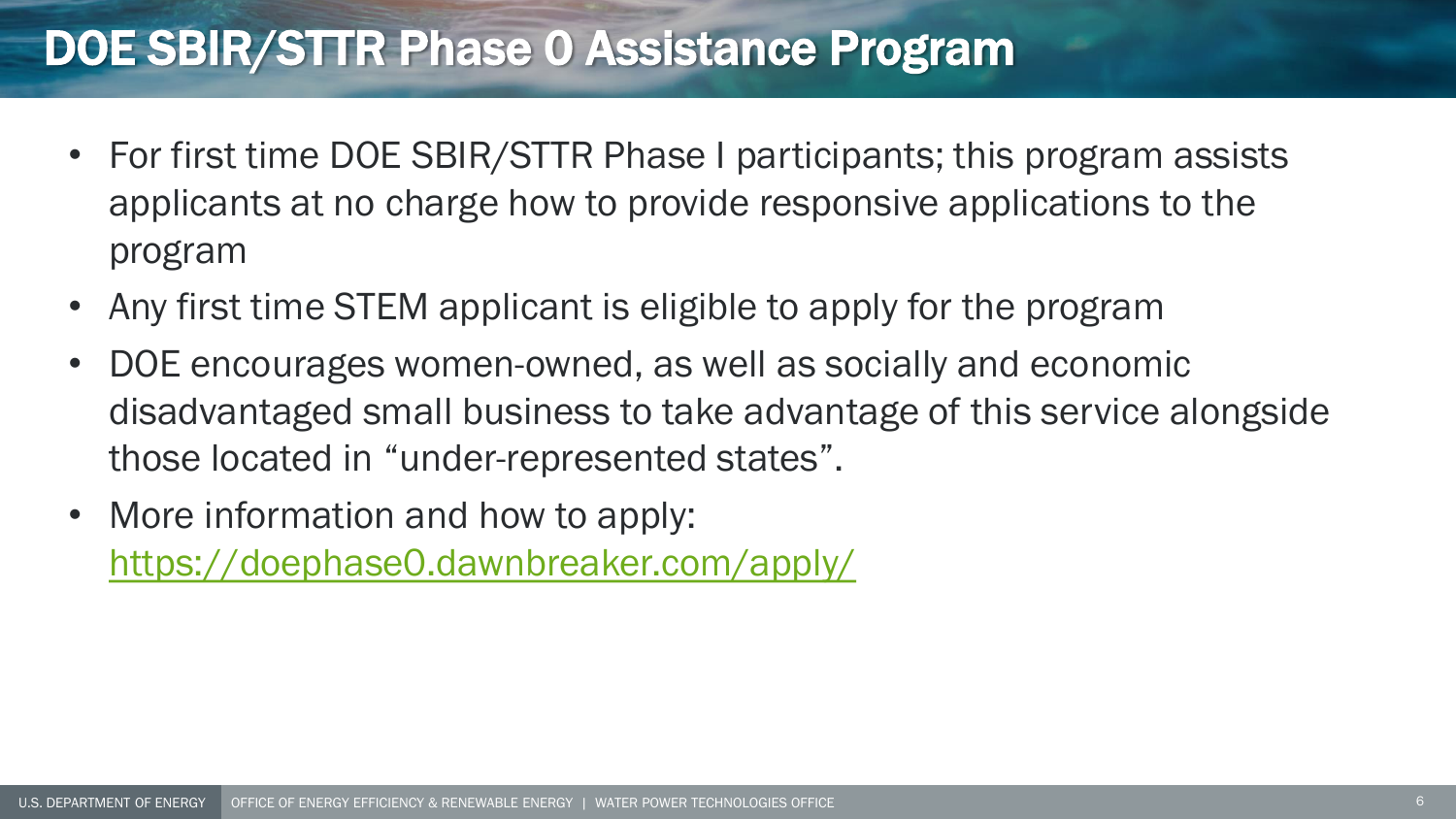## Technical and Business Assistance Program & American Made Network

#### Technical and Business Assistance Program (TABA, formerly Commercial Assistance Program)

- EERE is dedicated to the successful commercialization of SBIR/STTR funded technologies and can fund discretionary commercialization assistance for DOE SBIR and STTR Phase I awardees.
- Award recipients have two options for receiving commercialization assistance: (1) services provided by a DOE Vendor (Phase I only) or (2) identify their own commercialization assistance provider.
	- Information on the services provided via the DOE Vendor can be found at: [http://www.larta.org/doecap](https://science.osti.gov/Leaving-Office-of-Science?url=http://www.larta.org/doecap&external=true)
	- If you wish to utilize your own commercialization assistance provider, you are required to include this as a subcontract or consultant in your budget and to provide a detailed budget justification.
		- You may include up to \$6,500 for assistance in Phase I and up to \$50,000 in Phase II.

#### The American Made Network: A Resource for EERE-specific Commercialization Assistance

- The Network is comprised of National Labs, energy incubators, investors prototyping and testing facilities, and other industry partners from across the United States who engage, connect, mentor, and amplify the efforts of small businesses.
- Explore the Network to find potential partners and develop relationships at: <https://americanmadechallenges.org/network/>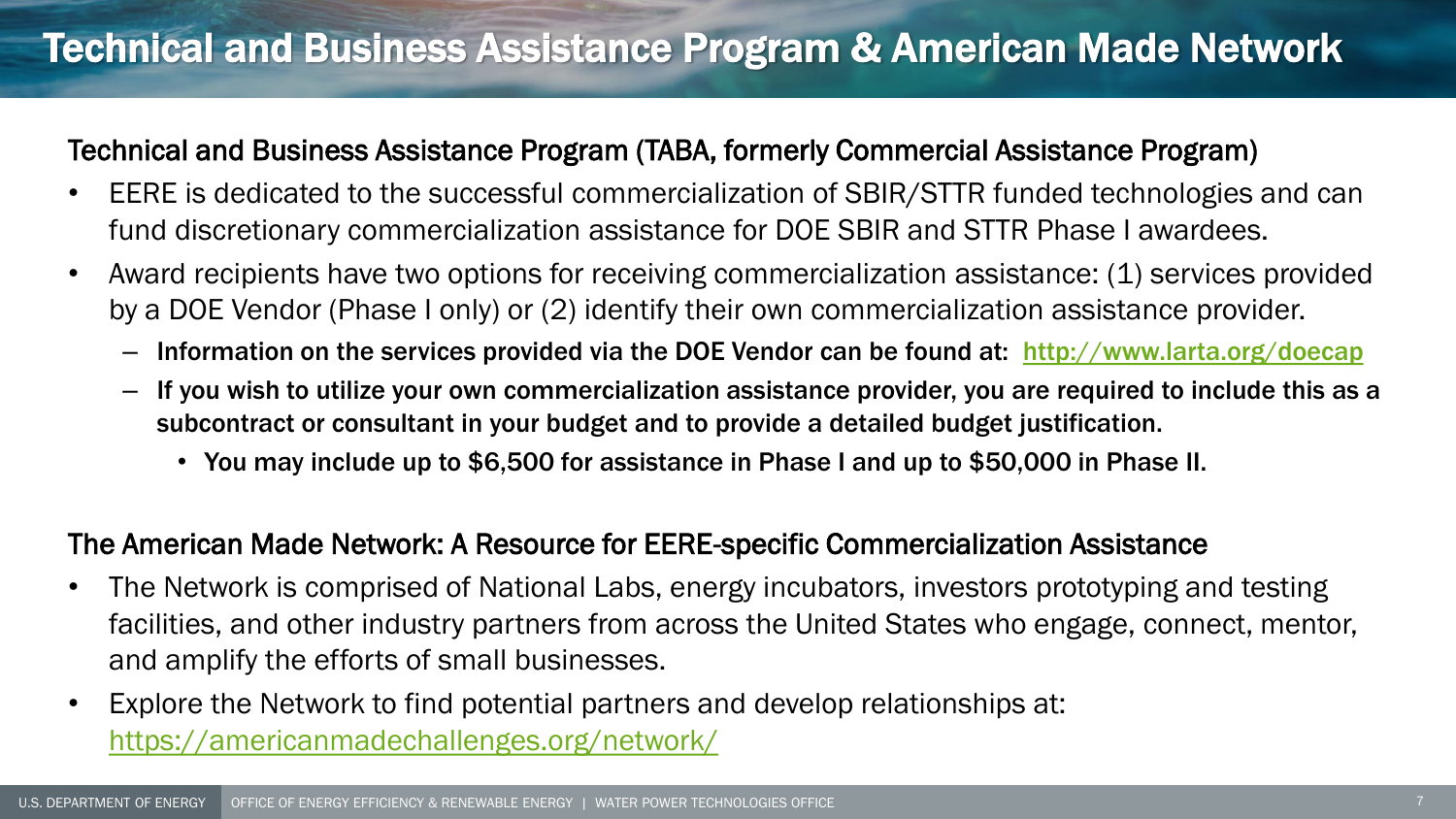## Contracted Support through American Made Network Power Connectors



[Amanda.buchanan635@gmail.com](mailto:Amanda.buchanan635@gmail.com)

#### **Resources**

- Office hours
- Webinars
- Workshops
- Application Education

**INNOVATION** 



- One of our Power Connectors, the Clean Energy Business Network, is hosting a webinar on teaming this afternoon 2:30-4:30 pm ET where you can learn more about the funding opportunity and network with prospective partners in an interactive platform.
- This Teaming Event is open to anyone with potential involvement in the SBIR/STTR landscape, including small businesses, university and corporate partners, engineering students, and contractors.
- Registration link: [https://secure.everyaction.com/DUCD3Wr-](https://secure.everyaction.com/DUCD3Wr-DEaZ1mynbSK9Qw2)DEaZ1mynbSK9Qw2

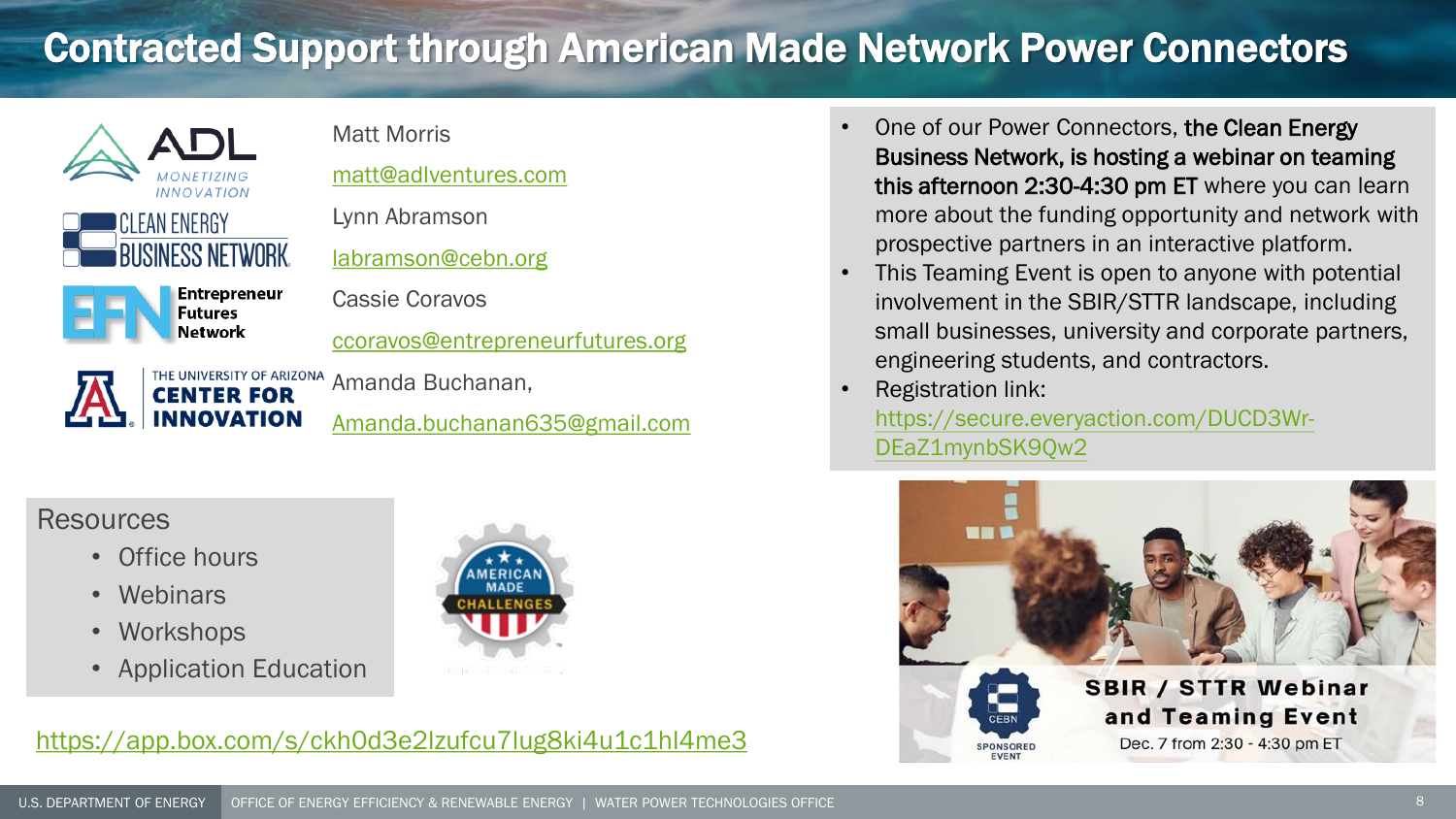## Energy I-Corps for SBIR/STTR

- The Energy I-Corps for SBIR/STTR program is designed to educate awardees on entrepreneurial concepts and practices
- EERE Phase I awardees are eligible to apply receive an intense 2 month entrepreneurial training from experienced instructors at no cost to participants.
	- The training includes a series of interactive workshops and webinars focusing on performing customer discovery, identifying market segments, and crafting value propositions.
- FY 2020 Phase I Release 2 awardee cycle was the first cohort for the program and DOE will continue the program in FY 2022.
- Participants will be selected based on their commitment statement on why I-Corps training will improve their commercialization efforts (in 150 words or fewer)
- Please note that time spent by the participants for the Energy I-Corps training cannot be directly billed to an SBIR/STTR award because these are not research and development expenses.





<https://science.osti.gov/sbir/Awardee-Resources/Energy-I-corps>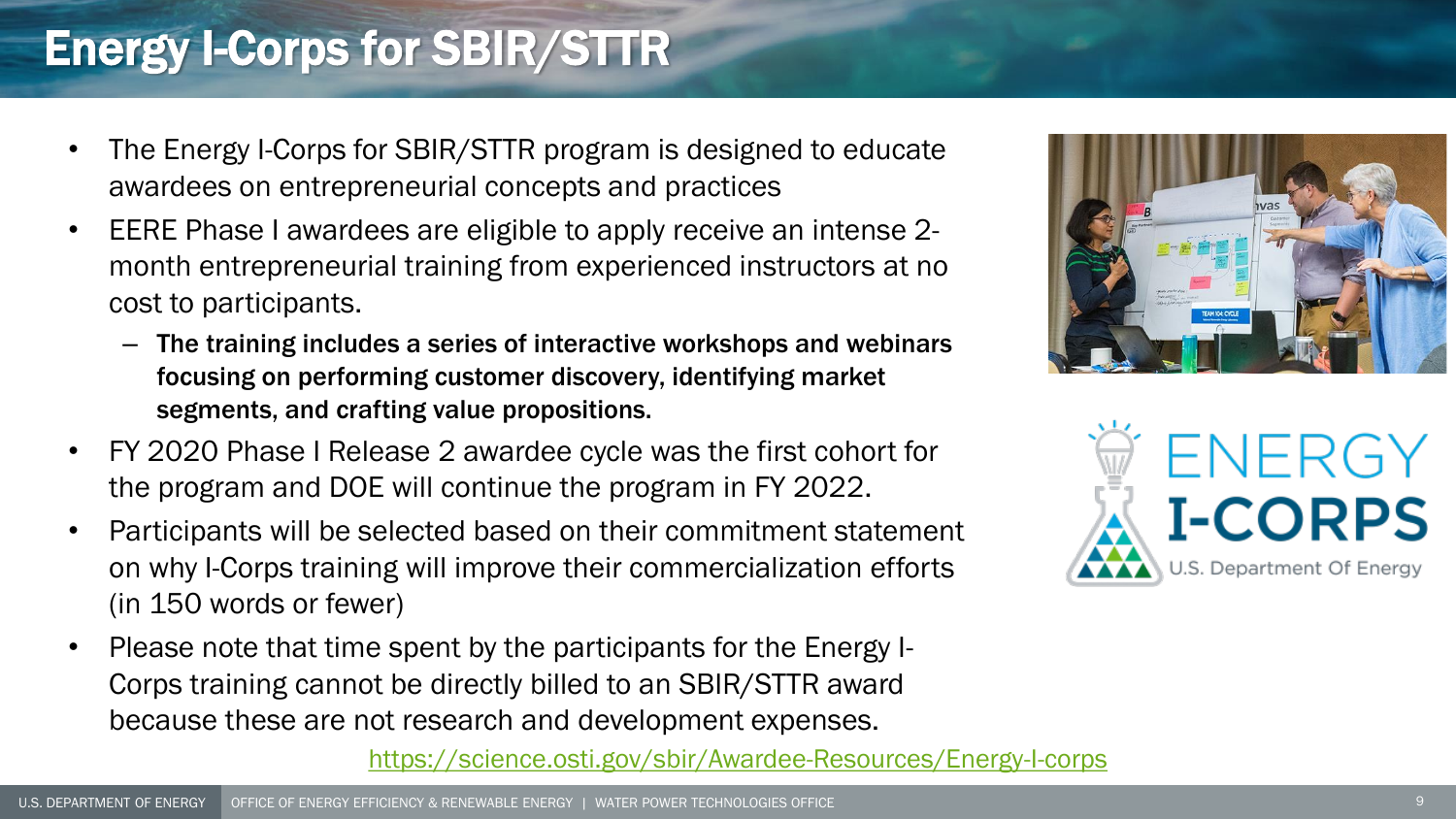## Other Important DOE SBIR/STTR Information

- DOE SBIR/STTR Phase I Proposal Prep Site <https://science.osti.gov/SBIRLearning>
	- The DOE SBIR/STTR Phase I Proposal Prep site is available to help teach Small Businesses how to prepare a proposal in response to the DOE Funding Opportunity Announcement (FOA)
	- Includes text, audio, and video tutorials and other informational tools to help applicants learn about the program at no charge.
- Save the Date: FY 2022 SBIR/STTR Phase I FOA Webinar: Friday, December 17, 2021
	- Hosted by the DOE SBIR Office, topics to be covered include general SBIR/STTR application/award process and policies and general proposal preparation
	- Registration Information will be posted at a week before the webinar: <https://science.osti.gov/sbir/Funding-Opportunities>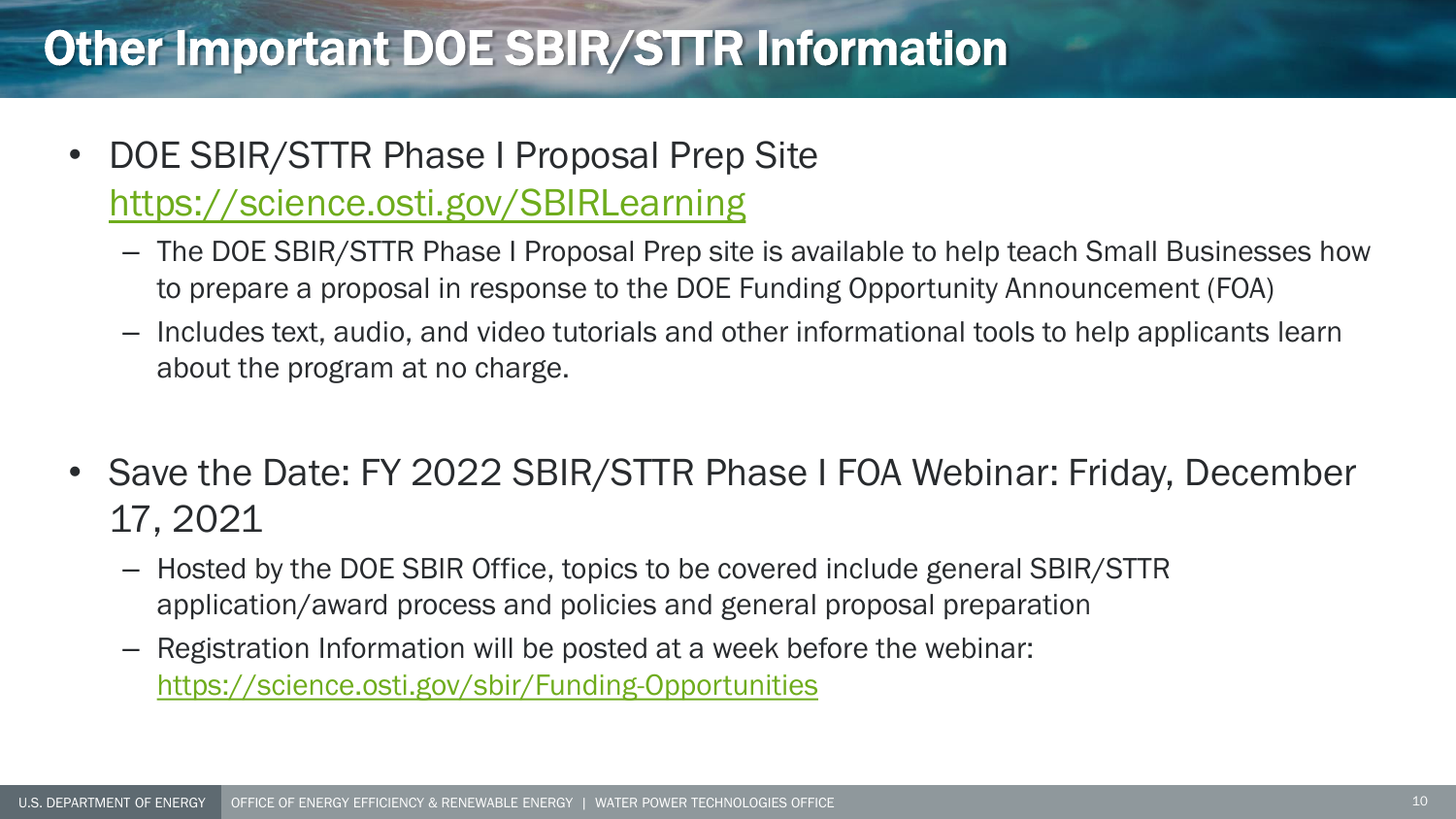# EERE Joint Topic: Community-Driven Solutions for a Just and Equitable Energy Transition Topic 7b and 7g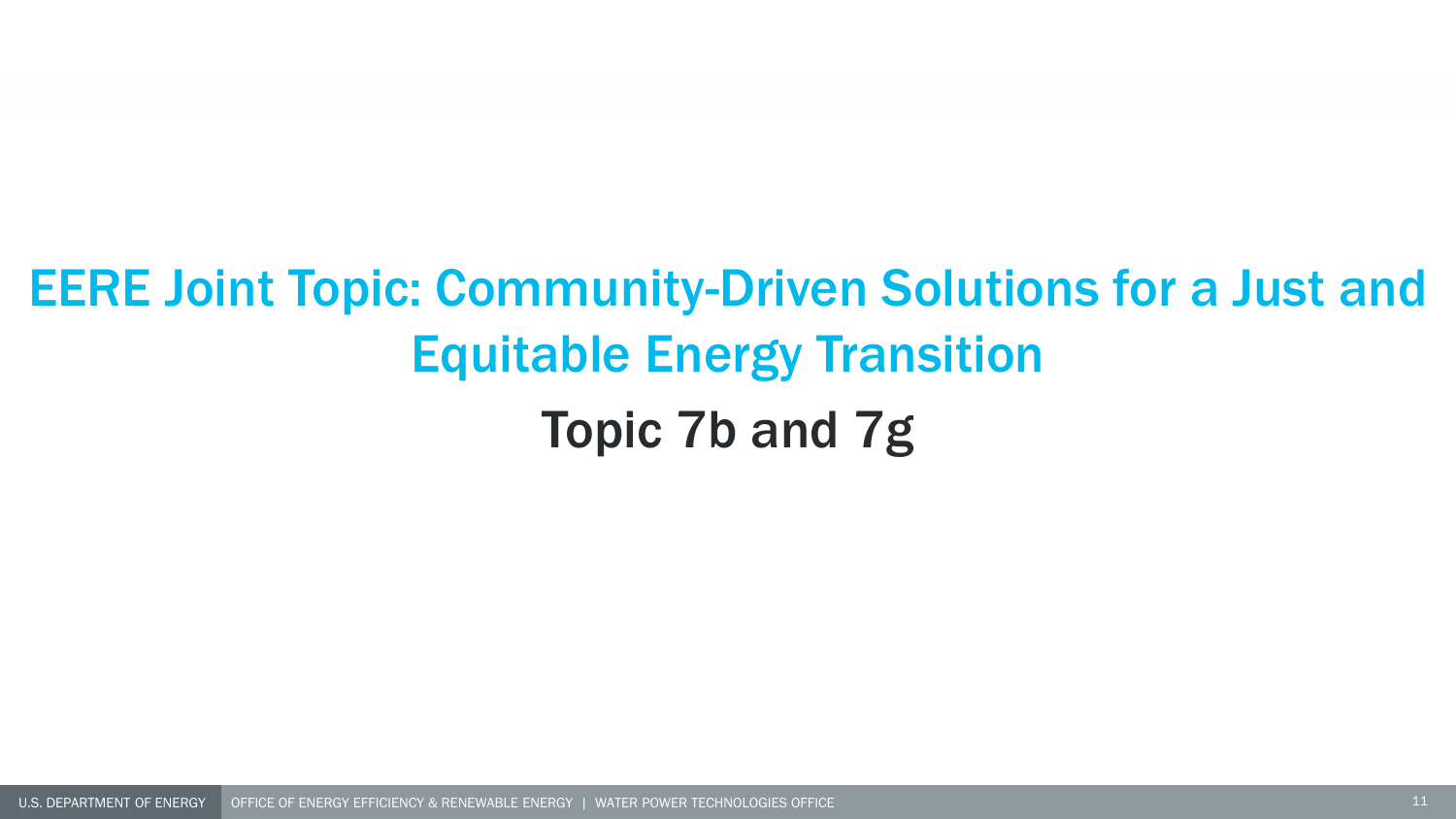#### **Goals**

- Develop equitable and inclusive innovative technology solutions for current and future energy challenges and needs, with communities / community organizations as partners
- This topic encourages small business technology developers from disadvantaged communities, and/or with extensive, substantive partnerships with disadvantaged communities
- Part of DOE's Justice40 Initiative
- Teaming opportunities facilitated at https://www.energy.gov/eere/technology -to-market/broadening-participation[through-small-business-partnerships](https://www.energy.gov/eere/technology-to-market/broadening-participation-through-small-business-partnerships)

#### Successful applications will include:

- Technology subtopic and end-user community partner
- Structured program which includes technical milestones/timeline that demonstrate clear progress;
- Evidence that the team has sufficient experience, expertise, and/or capability in working in, or with disadvantaged communities;
- Identify the disadvantaged community organization partners;
- Thorough plan with the method and level of involvement from members of the disadvantaged community organization partner(s);
- Letter of support/commitment from the partnering community organization(s) towards participation in the project;
- Design package of proposed technology or deployment innovation;
- Clearly defined metrics and expected deliverables;
- Applications of project output and potential for future commercialization; •
- Include projections for cost and/or performance improvements that are tied to a clearly defined baseline and/or state of the art products or practices;
- Explicitly and thoroughly differentiate the proposed innovation with respect to existing commercially available products or solutions;
- An energy savings impact and impact grid as well as a preliminary cost analysis
- A plan to report all relevant performance metrics; and
- Justify all performance claims with theoretical predictions and/or relevant experimental data.
- Applicants should demonstrate innovation in technology as well as community partnering. The community engagement should be treated as an R&D component of the project, with a robust implementation and evaluation plan.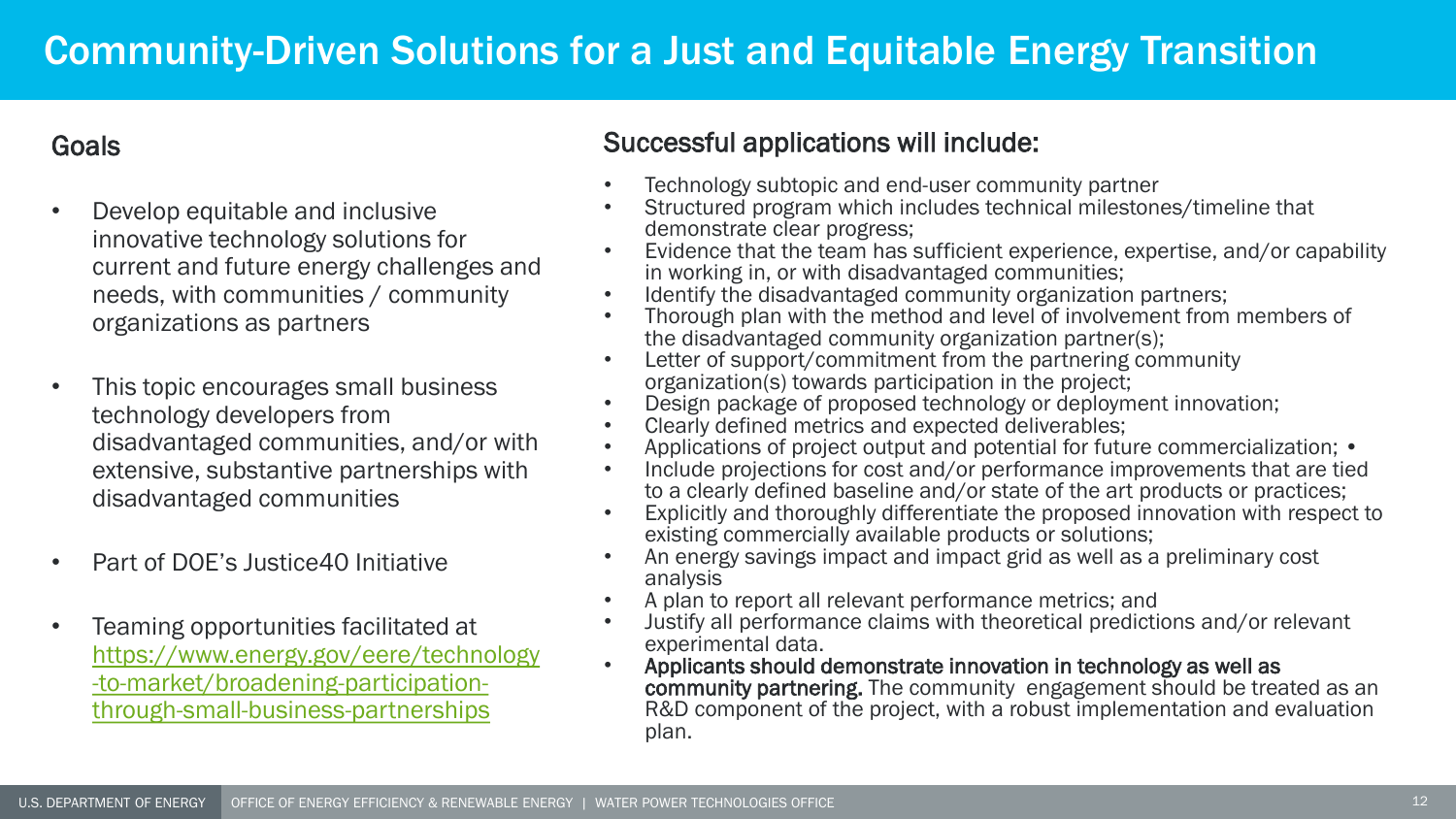## Community-Driven Solutions for a Just and Equitable Energy Transition

#### Subtopic 7b: Water Power Technologies Office

- Marine energy technologies, including tidal, current, and wave energy systems as well as ocean thermal energy conversion, suitable for microgrids and for remote, islanded, and isolated communities
- Hydropower technologies, including in small hydropower and low-impact hydropower growth, and new technology development for both existing water infrastructure and new stream-reach applications that incorporate ecological and social objectives

#### Subtopic 7g: Technology Solutions for Advancing Ocean Co-Existence and Co-Use with Marine Energy and Communities (Wind and Water)

- Applications for technology development that enhances understanding and improves co-location/multi-use management of ocean renewable energy development and other marine activities and end-user applications with a motivated purpose of serving disadvantaged communities.
- These may include communities co-located/or multi-use with potential marine energy sites. Co-location/multi-use is defined as an intentional joint use of space and resources by two or more users in close geographic proximity.
- Research topics should consider anthropogenic and environmental factors that influence multi-use potential.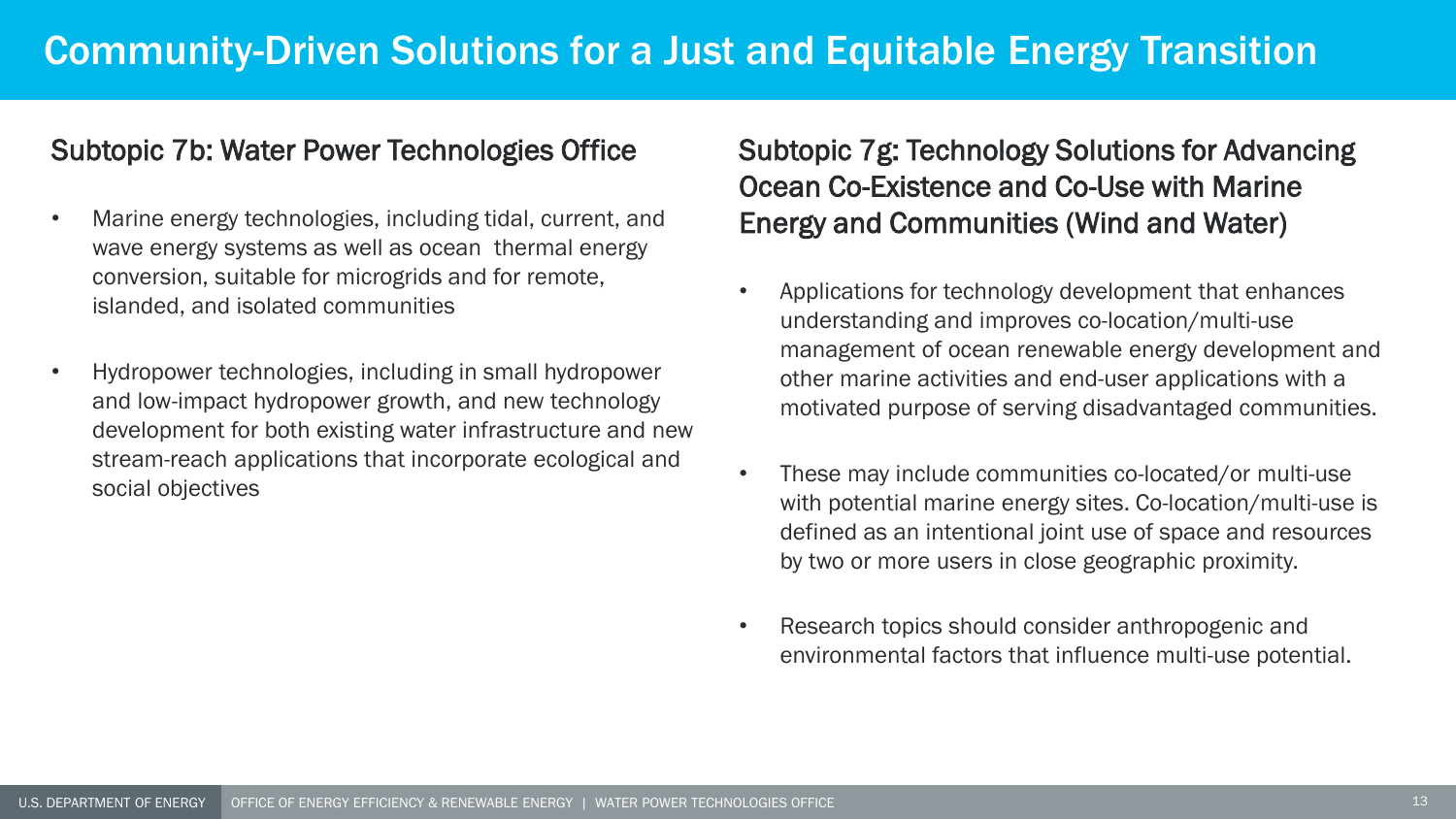# Joint Topic: Development of Cost Effective Wet-Mateable Connector Technologies Topic 11a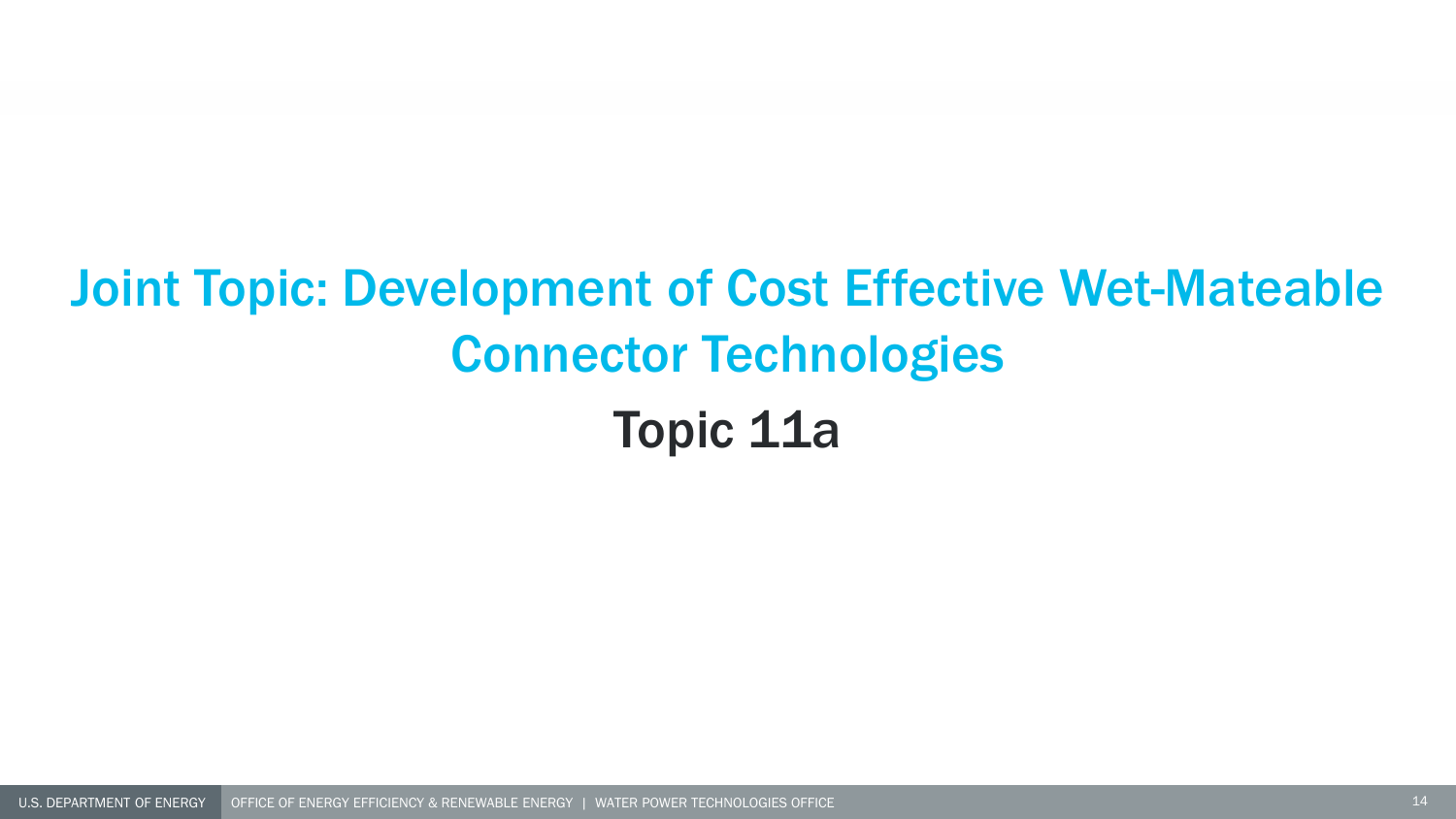Goal: To advance the state of the art and reduce life cycle costs of wet-mate connectors Scope:

- Design, fabricate, test and certify a 11.4kV (WPTO) or 66kV (WETO) wet-mate connector
- WPTO requirement also includes operational testing in open water environment by partnering with a ME developer already funded to test their device in through a separate project
- Specifications should be based on the ME developer's technical requirements
- Design should be based on 25-year service life with periodic maintenance intervals as required
- Design should include sensors with fiber for remote monitoring iso maintenance planning
- Proposal should include innovative methodologies for connection/disconnection that minimize operating costs over the service life of the connector
- Proposals should increase reliability by using materials suitable for undersea harsh service conditions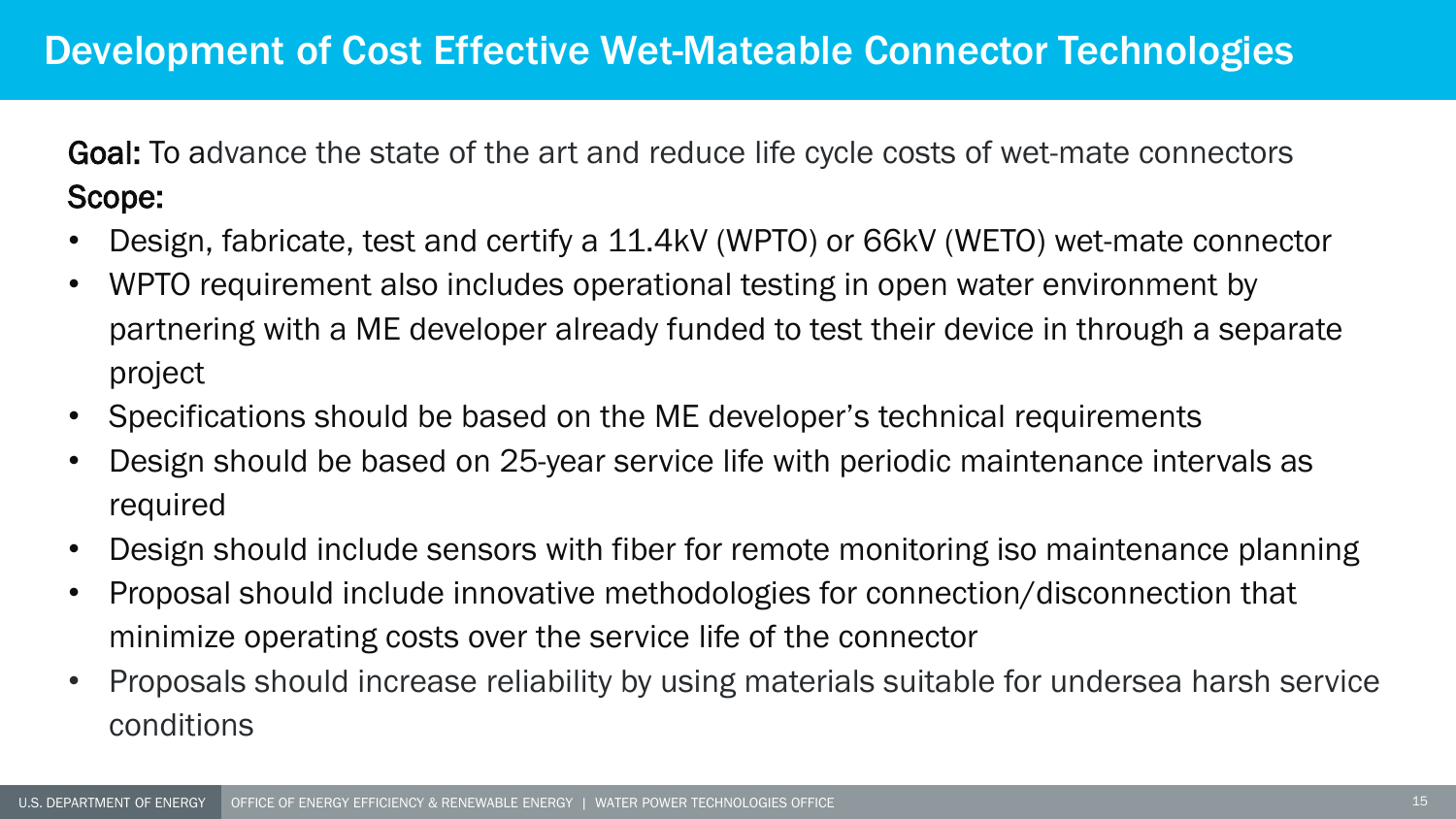### **Deliverables**

- Phase I (\$250k) final report:
	- Final design
	- Final cost estimates for fabrication and testing
	- Fabrication work plan
	- Lifecycle durability estimates
	- Testing and certification plan
- Phase II (\$1.6M) final report:
	- Certification data in accordance with international technical specification
	- Discussion of lessons learned with respect to design
	- Discussion of fabrication and testing challenges
	- Suggestions for future R&D efforts to improve wet-mate connector technologies
	- Lessons learned with respect to testing in the open water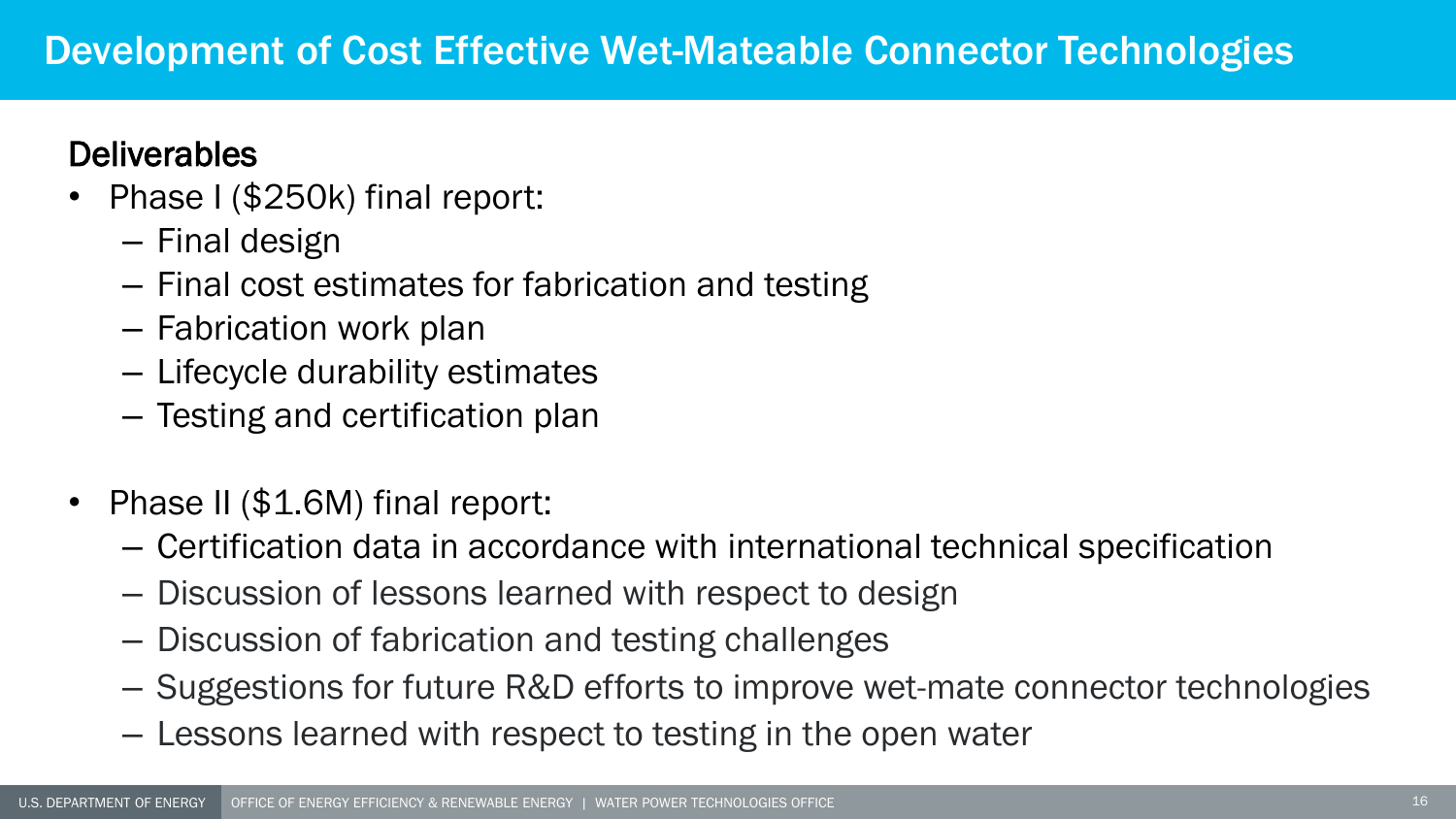# Cost Saving Innovations for Water Conveyance Systems for Powering Non-Powered Dams

Topic 18a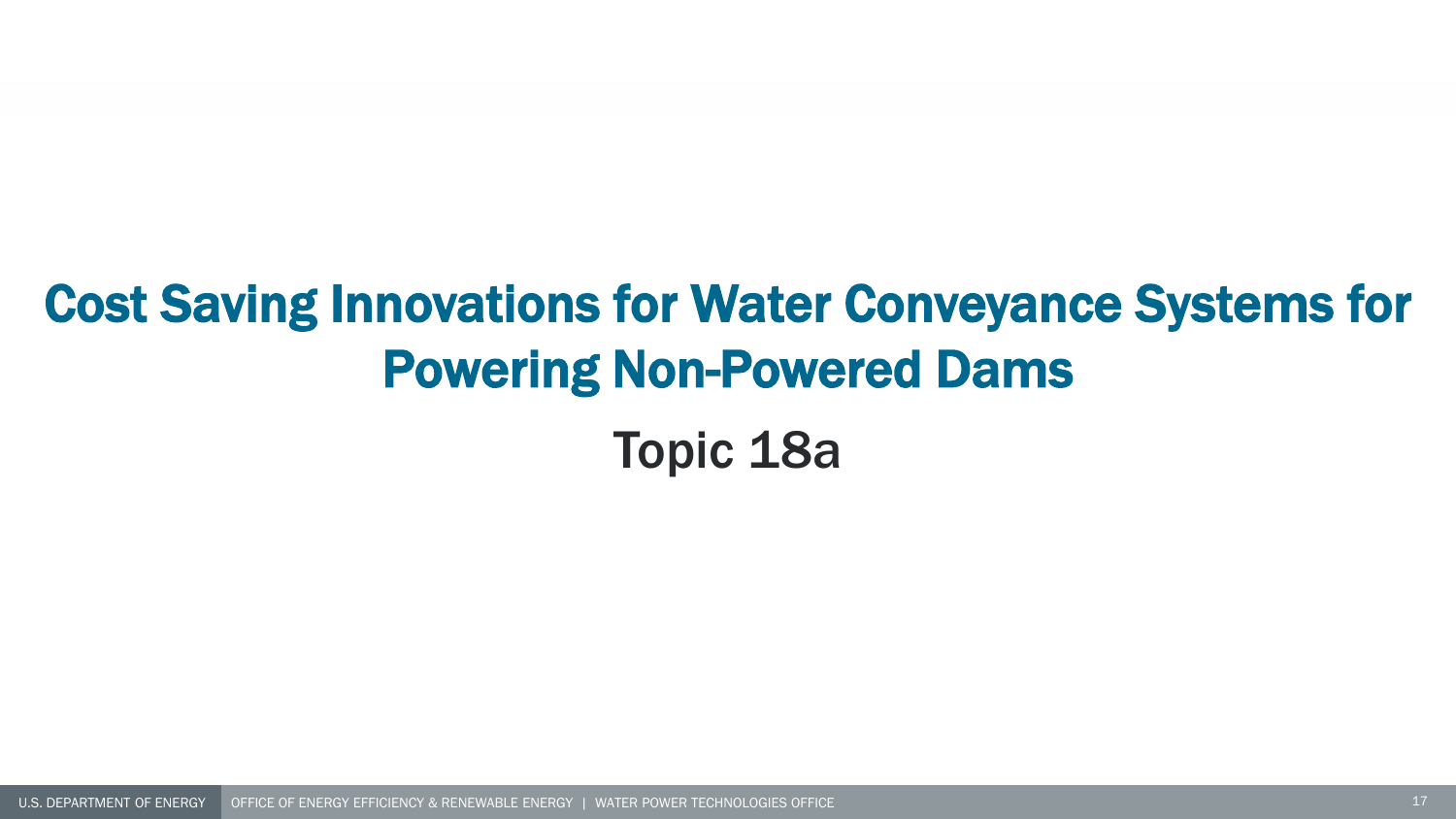- Background
	- Non-Powered Dams contain a 12GW potential for hydropower development
	- Recent Oak Ridge National Laboratory work indicates that the water conveyance systems can be a major cost prohibitive factor for developing Non-Powered Dams
- Scope
	- Technological innovations leading to reduced costs and/or increased efficiencies with respect to typical industry practices of routing water to hydropower power generation components
	- Examples:
		- Reduced inlet/discharge losses
		- Innovative flow isolation technologies
		- Reduced friction losses
		- Increased functionality, debris and sediment passage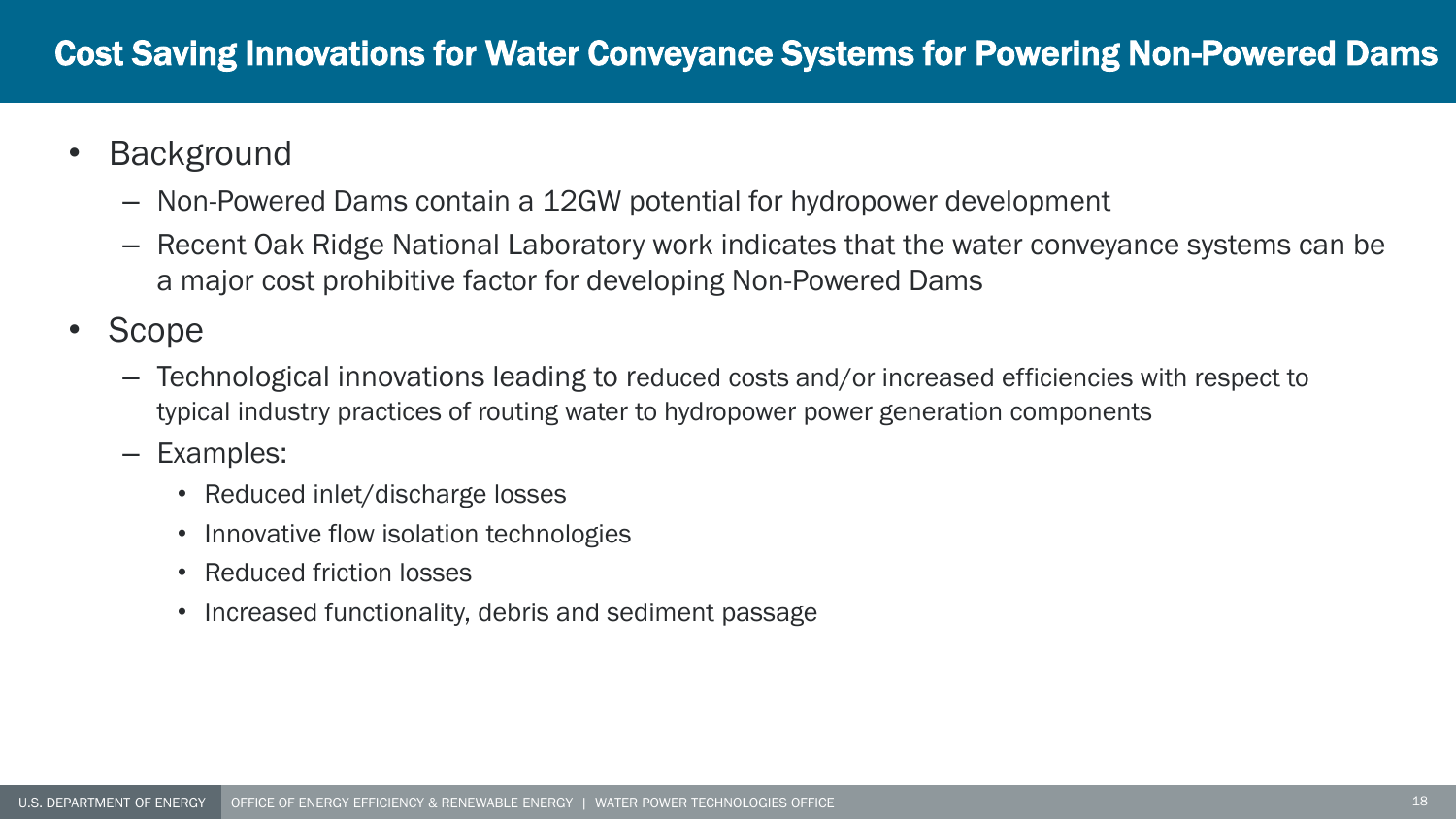- Phase I
	- Research, design, and develop innovative system for specific location or application
	- Illustrate integration of innovation into an existing water infrastructure such as Non-Powered Dams (NPD)
	- Describe how systems applies to specific type of dam or water conveyance
	- Perform a customer discovery to illustrate the potential for future commercialization
	- Determine suitable location for demonstration and obtain necessary permits
- Phase II
	- Perform demonstration of technology at phase I determined location
	- Develop detailed plan for commercialization
- Submissions to include
	- Discuss state-of-the-art for incumbent technologies
	- Communicate conceptual design using drawings or schematics
	- Detail steps and tasks to be performed in phase I & II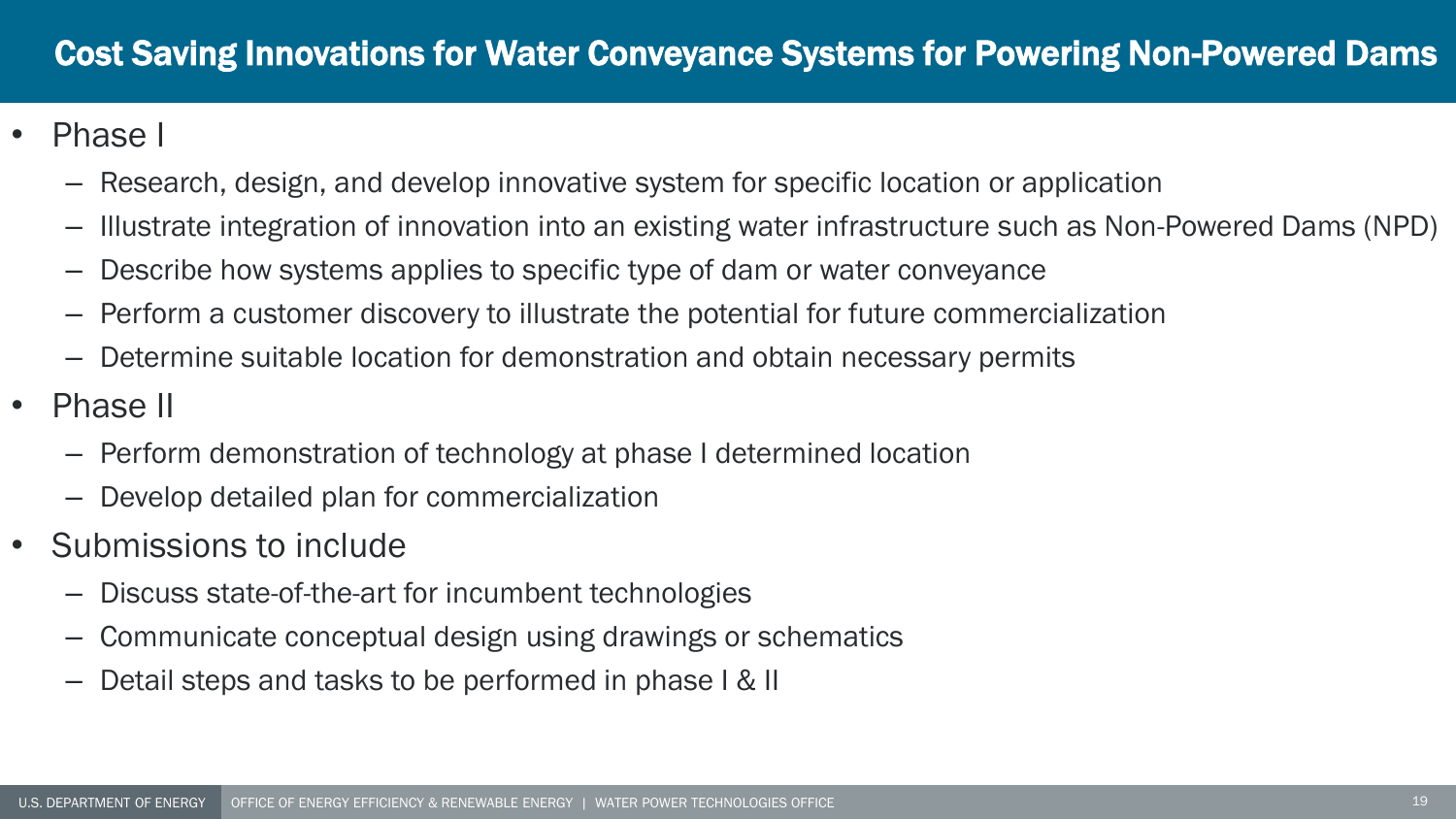# Innovative Hydropower Technologies for Low Head (Less Than 30-ft.) Topic 18b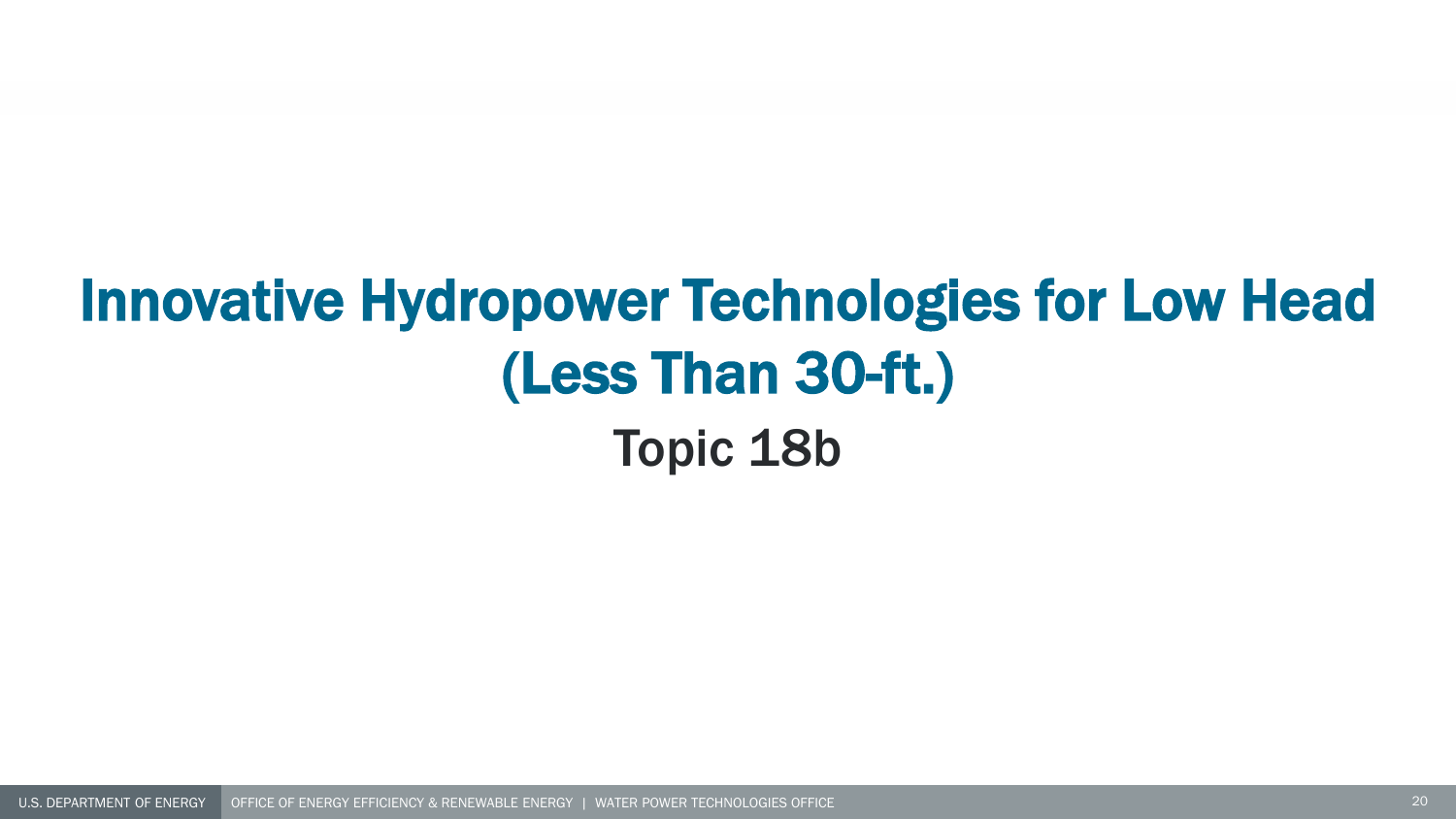## Innovative Hydropower Technologies for Low Head (Less Than 30-ft.)

- **Background** 
	- Much of the existing infrastructure suitable for developing clean energy in the form of hydropower consists of less than 30-feet of head
	- Resulting in lower power densities and greater normalized costs for development
- Scope
	- Develop a cost-effective stand-alone minimum 50kW hydropower system, including necessary controls, for use independently and/or on small isolated grids, utilizing gross heads of 30 feet or less
	- Due to anticipated small scale, solutions need to be tightly coupled to end-user needs or clearly show how generated power will be utilized
	- PLEASE NOTE: Instream current, ocean current or tidal technologies are not of interest under this subtopic. For such technologies please see sub-topic 18.d
- Phase I
	- Type of resource targeted and intended deployment locations
		- Include regulatory, environmental, and social challenges
	- Methods for converting end-user needs into design requirements
	- Modularity and scalable aspects of the technology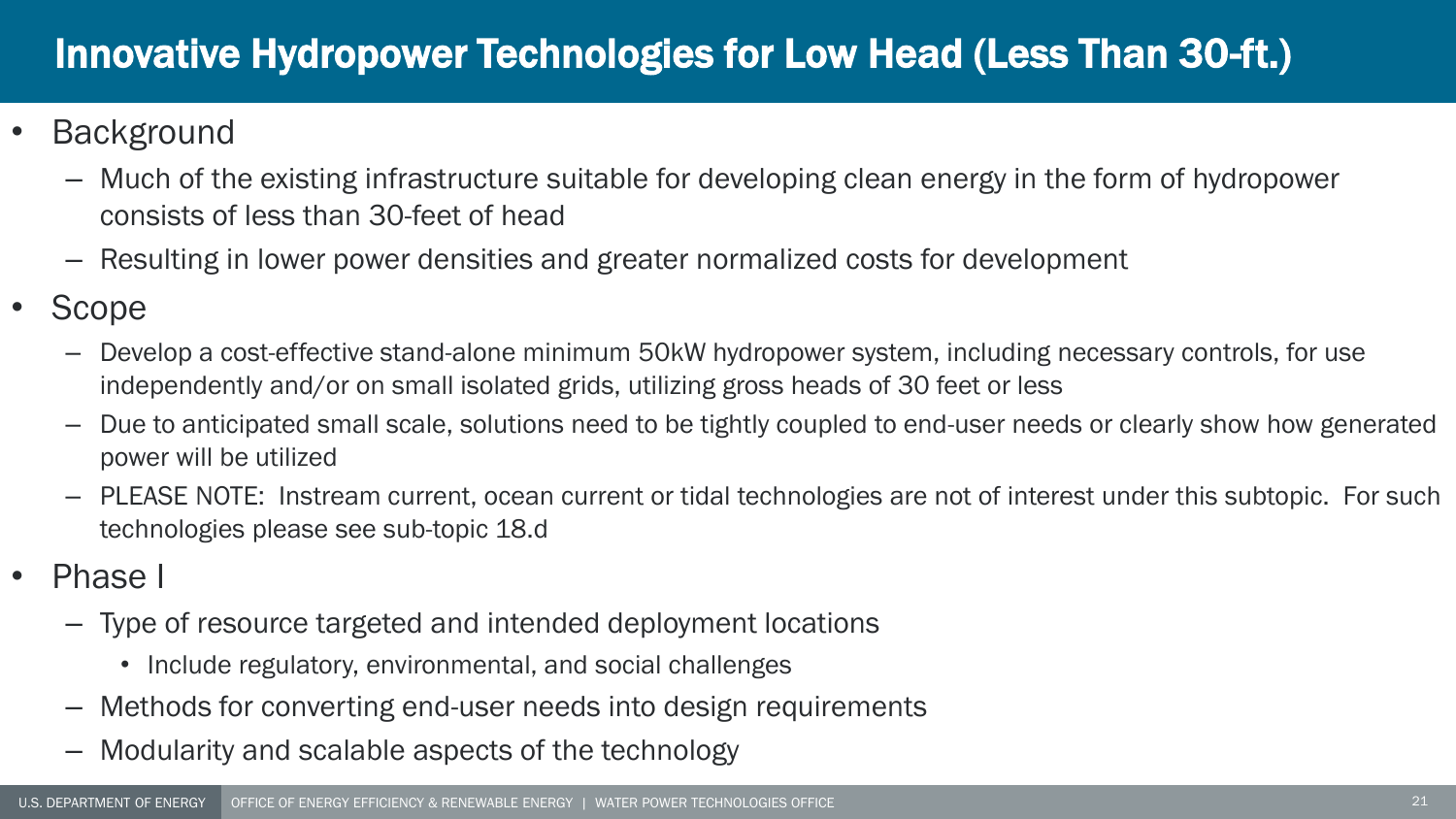## Innovative Hydropower Technologies for Low Head (Less Than 30-ft.)

- Phase I contd.
	- Develop device operational criteria
		- Min/Max head, flow, and rating (kW)
	- Targeted Levelized Cost of Energy (LCOE) and materials for fabrications
- Phase II
	- Further research necessary to develop fully functional unit for testing
	- Fabrication and testing of prototype
	- Efforts to commercialize the technology
- Submissions to include
	- Discuss state-of-the-art for incumbent technologies
	- Detailed description of technology
	- Communicate conceptual design using drawings or schematics
	- Detail steps and tasks to be performed in phase I & II including commercialization efforts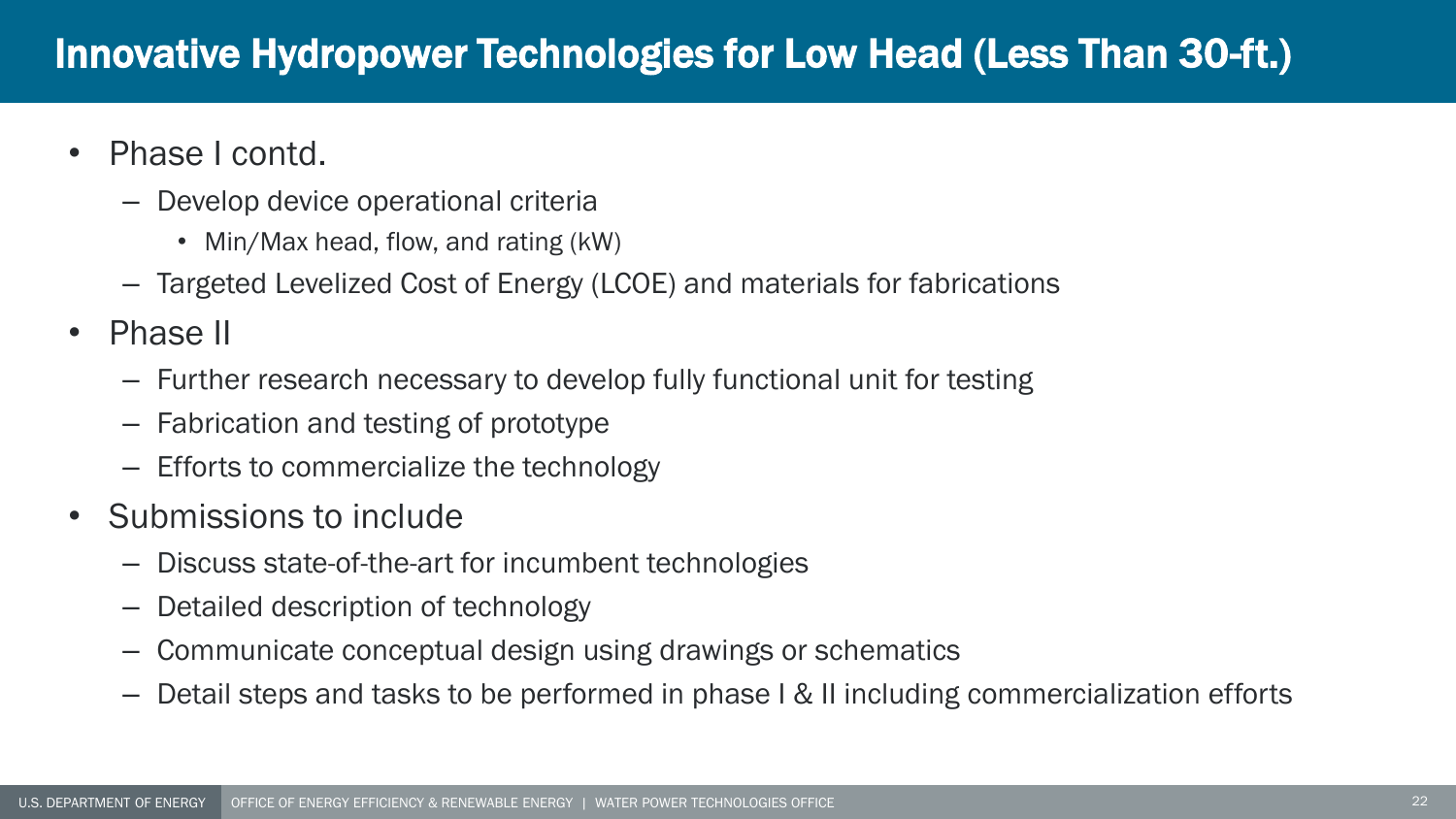# Innovations Accelerating Pumped Storage Hydropower Deployment

Topic 18c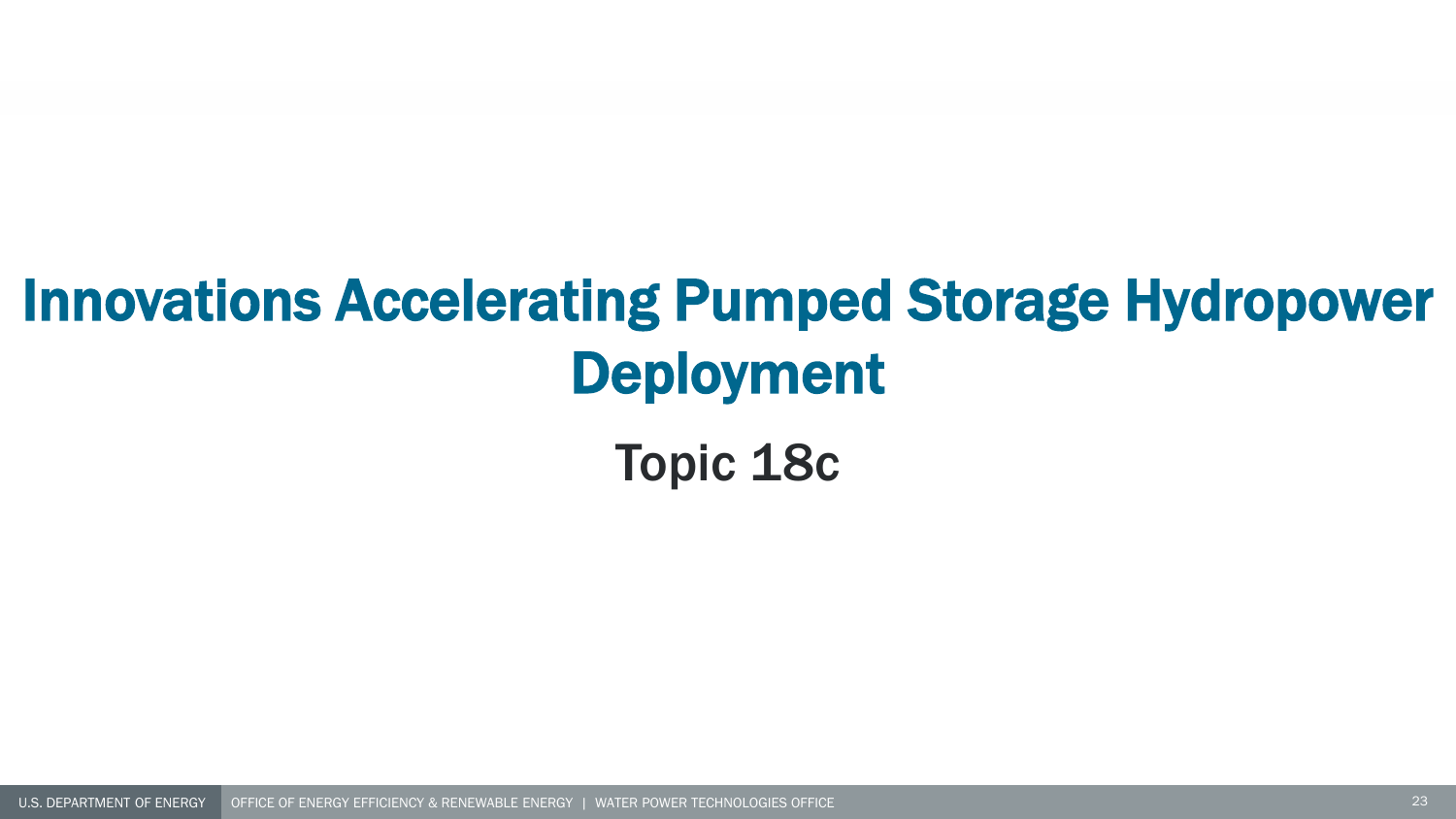## Innovations Accelerating Pumped Storage Hydropower Deployment

- Background: *What is the problem?*
	- Pumped storage hydropower (PSH) is presently the most mature long-duration energy storage (LDES) technology
	- In the US, little new PSH has been developed in past 20 years, due to development costs, revenue uncertainty, permitting challenges, and other factors
	- Rapid increase of LDES in necessary to accommodate variable renewables
- Scope: *What is an eligible innovation?*
	- Improves upon existing PSH in one (or more) of the following ways:
		- Reduced capital and/or O&M costs
		- Increased operational revenue and value to grid
		- Increased development and deployment speed
		- Reduced negative environmental and community impacts
	- Can address conventional PSH or alternative configurations
	- Can address specific component or full PSH system
	- Uses water to spin a pump/turbine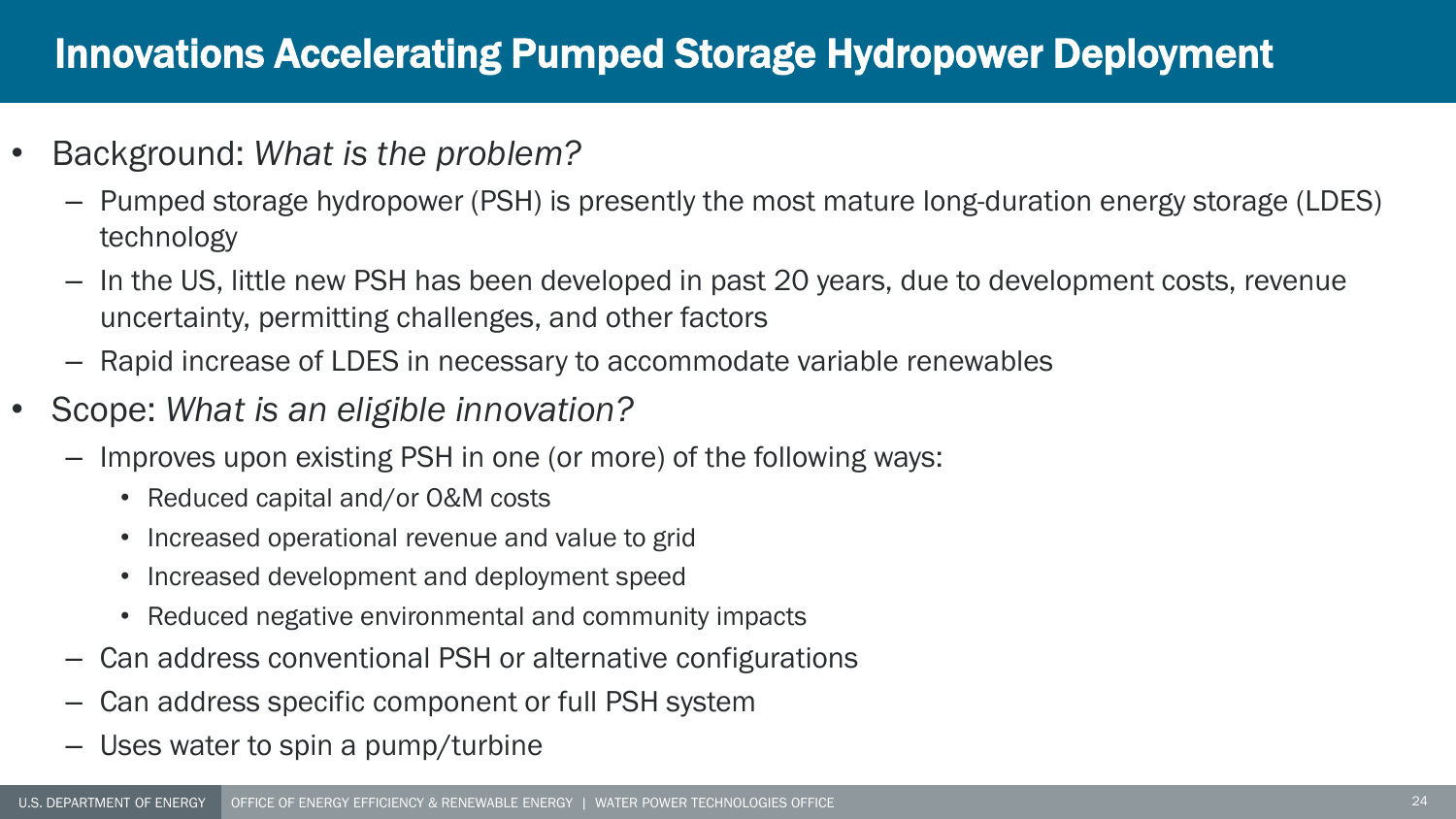- Phase I
	- Analysis of how the innovation improves PSH's commercial potential
	- Detailed metrics quantifying improvement relative to state-of-the art, including cost/kW, cost/kWh, and categories in Energy Storage Cost and Performance Database (Ref 6)
	- Constraints on where and how the innovation is deployable, with specific examples
	- Schematics and/or simulations illustrating technology's features and operating states
	- Planning for lab or field test in Phase II, including targets, budget, and partners
- Phase II
	- Laboratory or field test
	- Planning for full-scale demonstration, including targets, budget, partners, and policy
- Submissions should show:
	- How the innovation is improvement relative to state-of-the-art for existing technologies
	- How the system would operate, using conceptual designs/drawings/schematics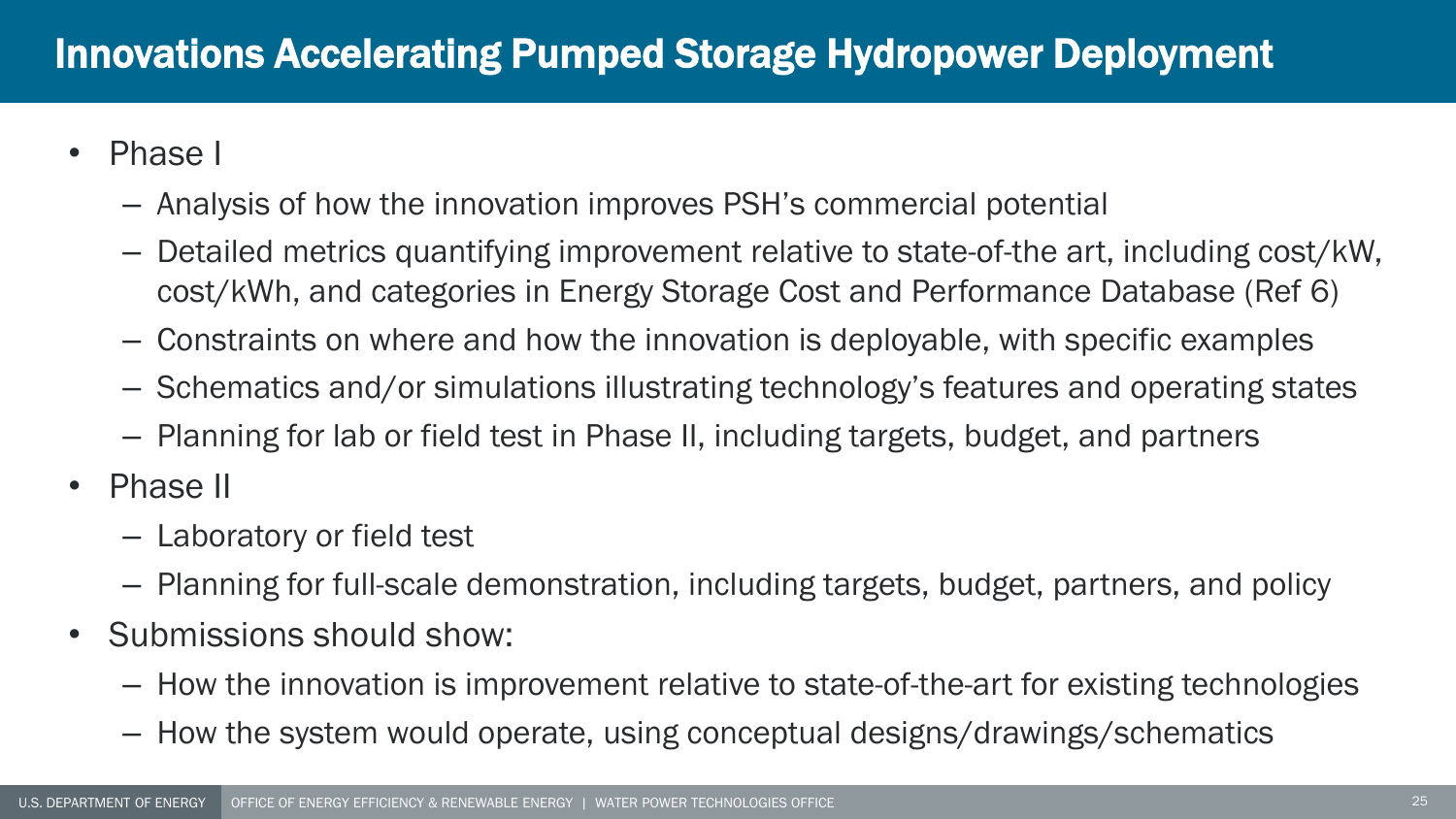## Co-Development of Marine Energy Technologies with End User Partners

Topic 18d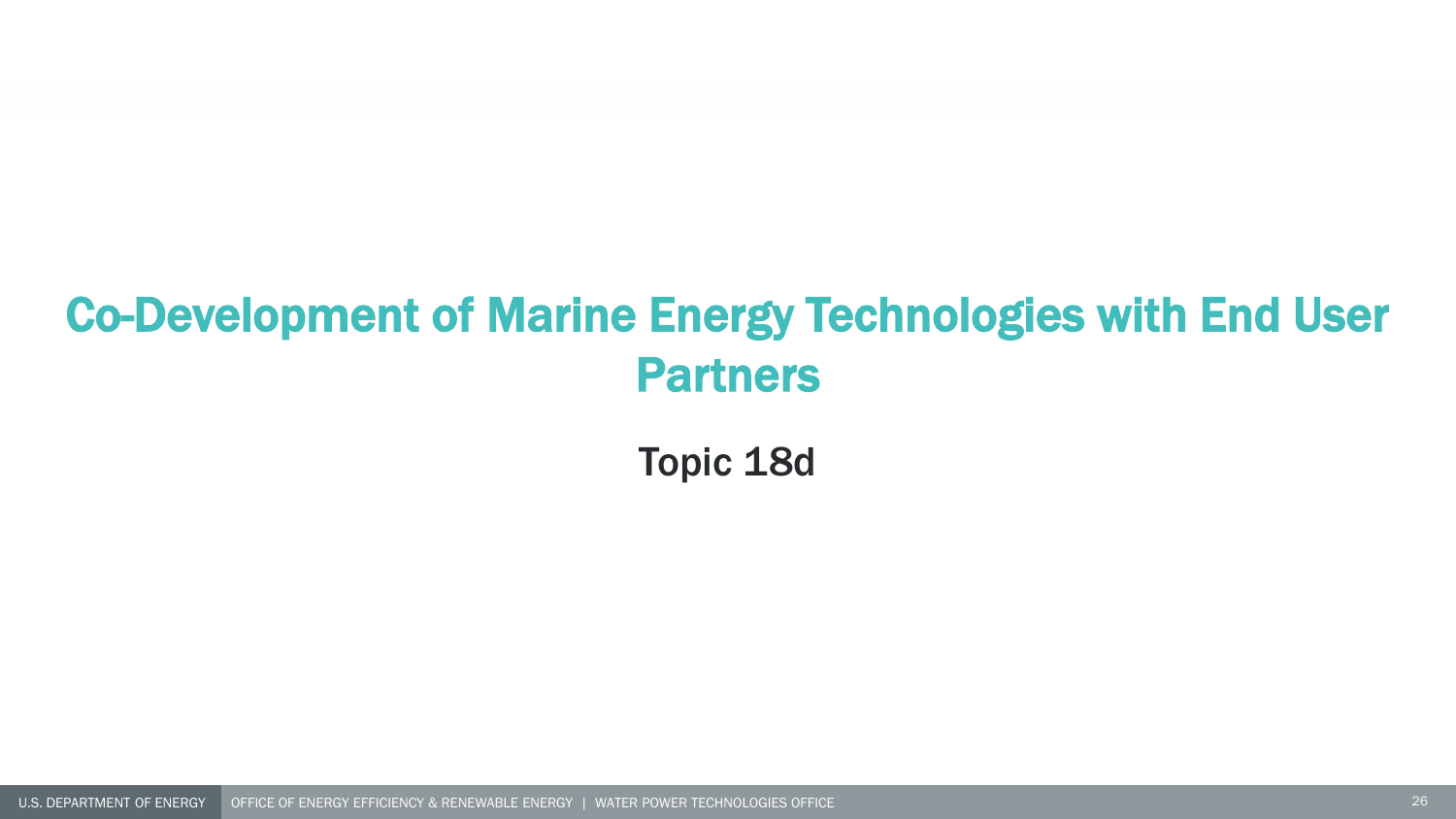## Co-Development of Marine Energy Technologies with End User Partners

- Part of WPTO's Powering the Blue Economy (PBE) initiative
- Co-develop marine energy solutions tightly coupled to enduser needs in the blue economy.
- Applicants may be technology developers and/or end users.
- Market-agnostic topic; applicants must include an initial analysis of market value and broader impact of their solution
- Successful applicants will include at least one end-user partner.
- Areas of interest beyond PBE applications can also include energy storage integration, technologies that harvest energy from instream/tidal current and water conveyances, such as irrigation canals and conduits, applications for promising early marine energy markets in coastal tourism and recreation

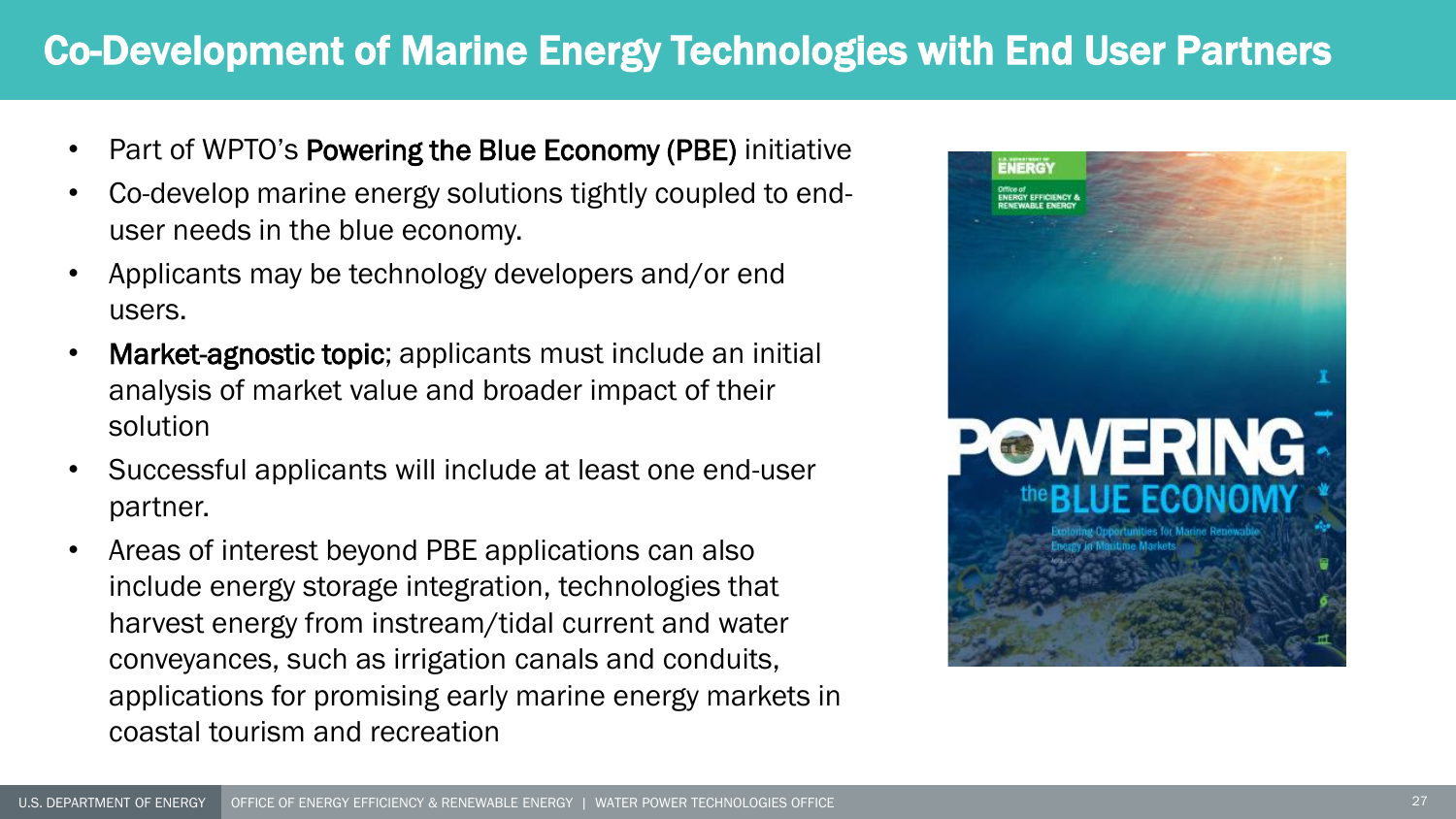## Co-Development of Marine Energy Technologies with End User Partners

Competitive applications for Phase I will demonstrate knowledge, experience, and/or capabilities in developing marine technologies and include:

- A sustainable business plan including target markets;
- Plan to incorporate customer needs based on interviews, workshops, expert panels, literature searches, and other methods;
- Preliminary design of the proposed system with estimated physical dimensions;
- Clear description on how the system would function;
- The **end-user** or customers engaged
- Identification of the marine energy resource that would be utilized;
- The methods by which customer needs will be converted into design requirements or specifications
- Identification and description of the proposed performance metrics used to assess the system in comparison to incumbent technologies
- Relevance of this project to DOE's climate change goals including through advancing clean energy and decarbonization.
- Description of how this project will support DOE's climate and energy justice goals;
- Description of how this project will incorporate the needs and considerations of, and/or benefit of disadvantaged communities;
- Description of the intended deployment location(s) and the available energy in the chosen marine energy resource, including identification of any key environmental, social, and regulatory challenges;
- The state-of-the-art for incumbent technologies and how the proposed design is an improvement in performance or reduction in cost;
- Details of work to be performed in Phase I including resources required and intended performance targets;
- Initial description of Phase II work including the scale of the demonstration prototype, the intended test location or facility, and potential end-user partners.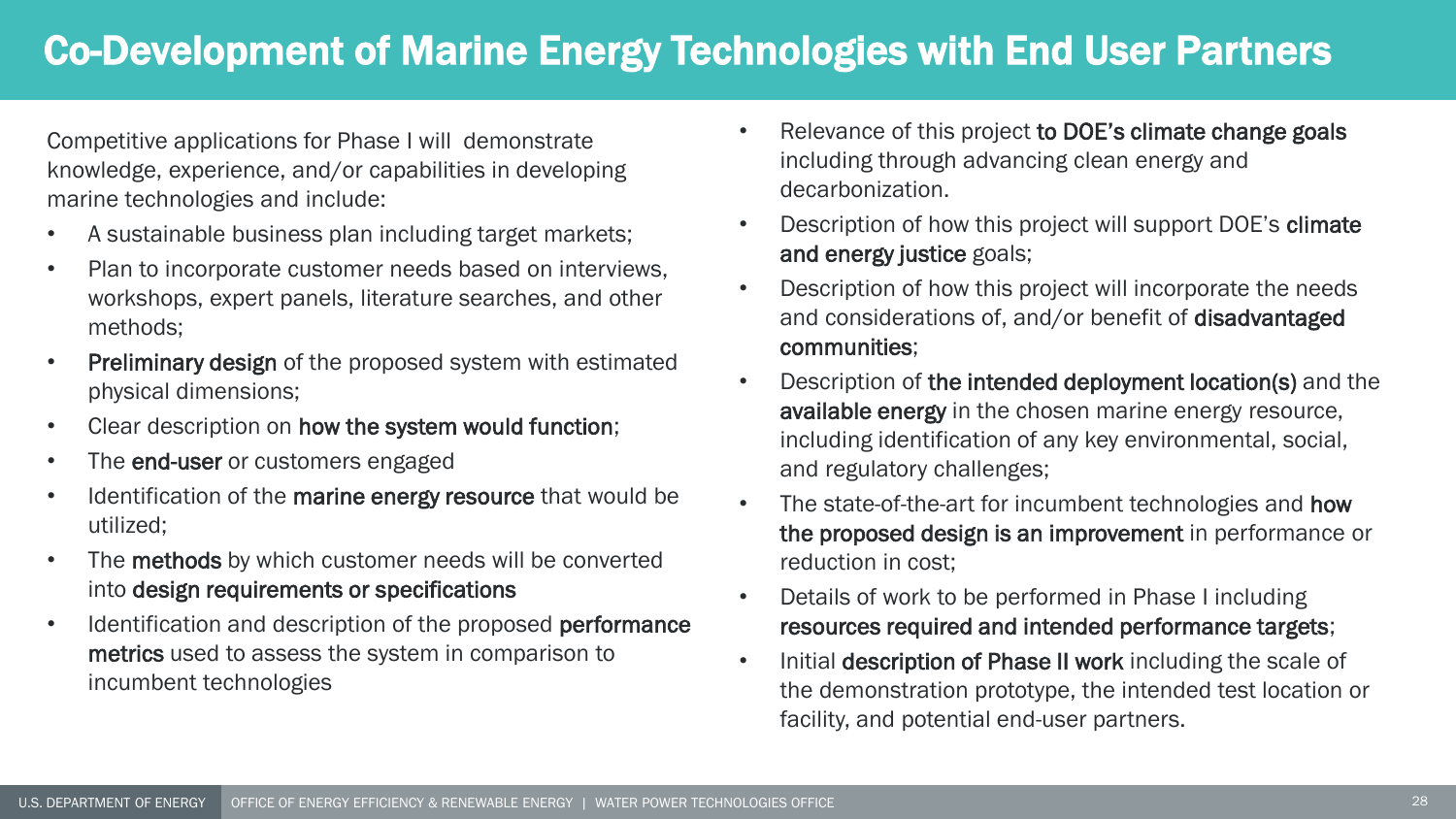## **Questions?** Please use the chat box



Office of ENERGY EFFICIENCY<br>& RENEWABLE ENERGY

WATER POWER TECHNOLOGIES OFFICE

. SI